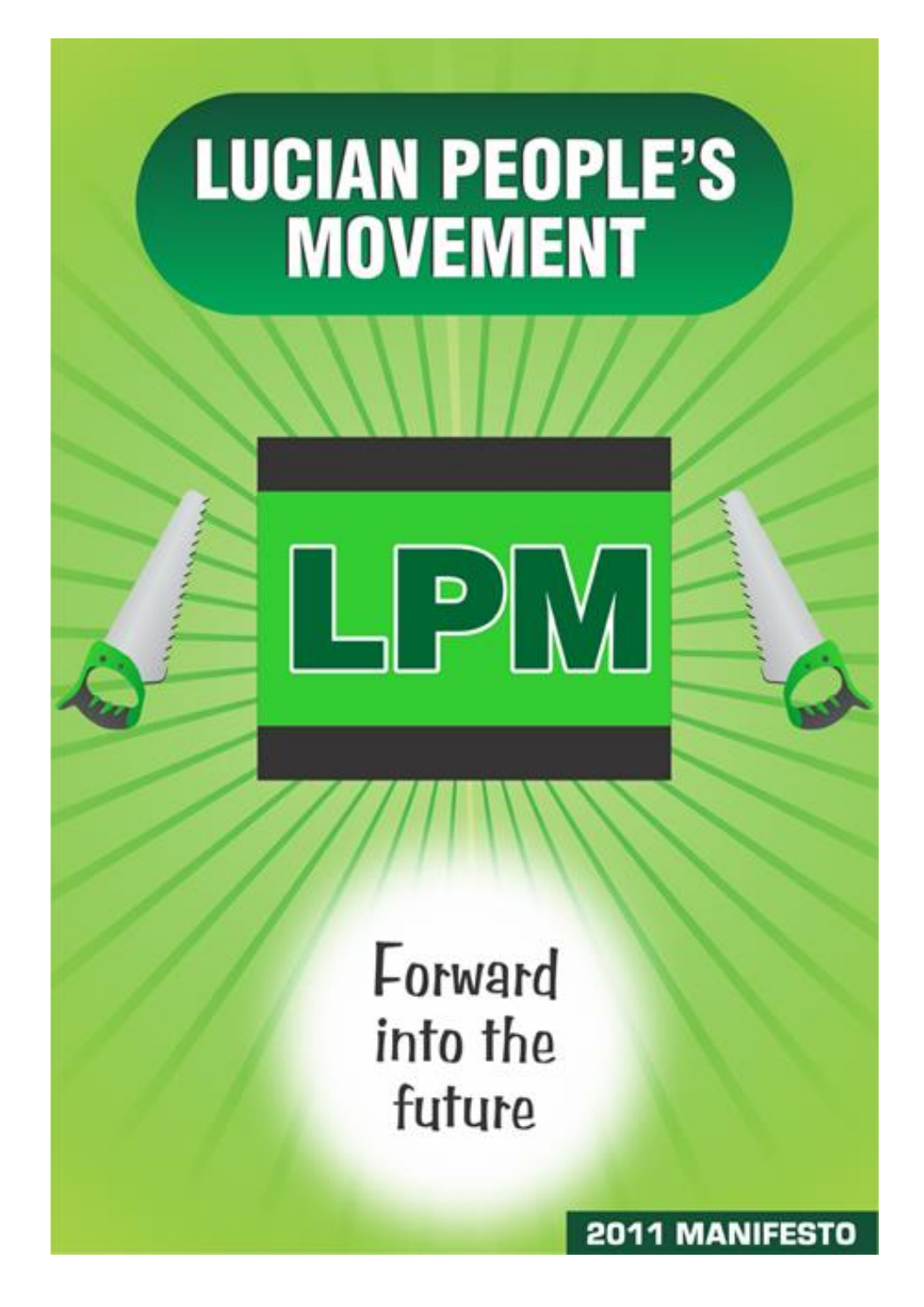## **Contents**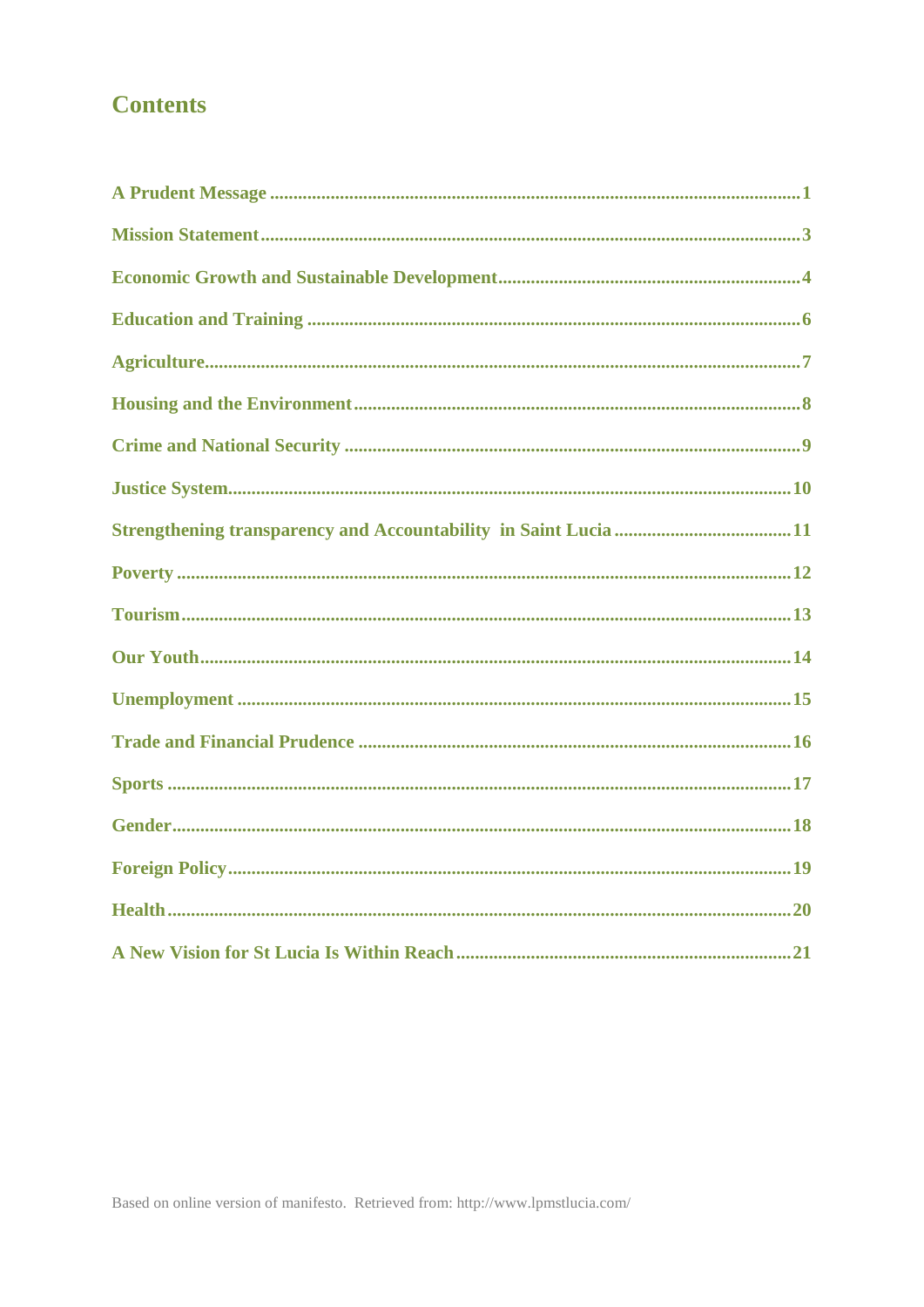

# **A Prudent Message**

<span id="page-2-0"></span>

**Therold Prudent - Political Leader** Lucian People's Movement

Fellow Saint Lucians,

You have entrusted past political leadership and governance of St. Lucia to the major political parties because you believed that based on their promises and development models for our country, they were best suited to enhance our national agenda. My fellow citizens, I applaud you.

The 21st century however, has brought new and major changes to the global economy that your once trusted leadership did not have the capacity to comprehensively examine and effectively manage. Since 1995, when the World Trade Organization changed many of its trade rules your then leader knew that our country was about to lose tremendous government revenue from the sale of its bananas and other related agricultural commodities under the preferential treatment we once enjoyed from our European partners. The two primary political parties have promised to fix this problem and yet our country's revenue from bananas has dwindled from 10.7% of GDP in 1996 to 5% in 2010. The attraction to cheap labour has led many businesses within our industrial sector to move to other countries to seek higher profits. Revenue generated from our industrial sector has dropped by more than 50%, from 32.3% to 15% for the same period. A major reason for this significant drop is the emergence of the North American Free Trade Agreement (NAFTA) that caused the relocation of light manufacturers to other countries that provide cheaper labour.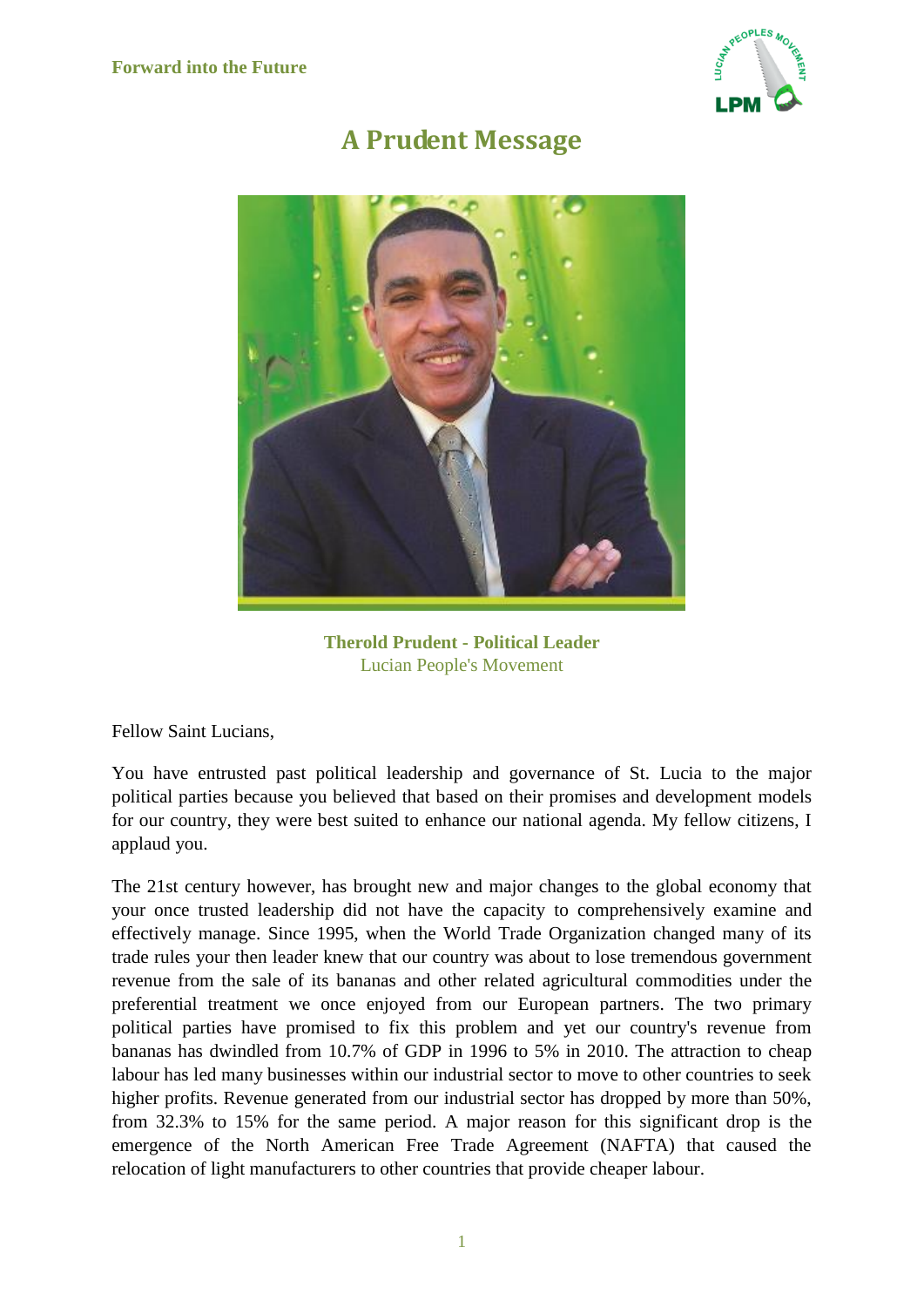

My fellow citizens, the St. Lucia Labour Party and United Workers Party kept their focus on trying to get the World Trade Organization to compensate us for such major economic disruption to our economy but they fail to immediately begin to apply the type of labour and capital productivity restructuring needed to attract the transfer of technology in sectors where we have global competitive advantage. Instead of taking these initial fundamental steps to achieve economic recovery and sustainable growth, they have resorted to pointing fingers, highlighting the personal affairs of their political rivals, and providing misleading information regarding the growth of our economy. Fellow Saint Lucians, we are at the edge of an economic cliff and if Saint Lucia does get its act together and quickly restructure its government to conform to policies implemented at global negotiating platforms in a timely manner we will lose even more privileges.

The Lucian People's Movement understands the severity of Saint Lucia's challenges and has formed this political party to respond to the need for a new and improved vision for development for our people and national business. In this Manifesto, our leadership presents for your action the policies that will form the nucleus of an LPM administrative agenda for our people and country. Our plan brings detailed solutions to achieve poverty reduction and eventual eradication, prudent government spending cuts, enhanced transparency and accountability of governments operating performance, economic and social stability, significant crime reduction and prevention, drastic increase in employment, good governance and the highest level of professional conduct by leaders in government.

The Lucian People's Movement asks for your support in making this new political transition come to fruition for the betterment of our people and country. Our Party is characterized by its emphasis on productivity and you should expect this attribute to infiltrate all sectors of an LPM government.

Make the Lucian People's Movement your Party!

Yours truly,

Therold Prudent M.A.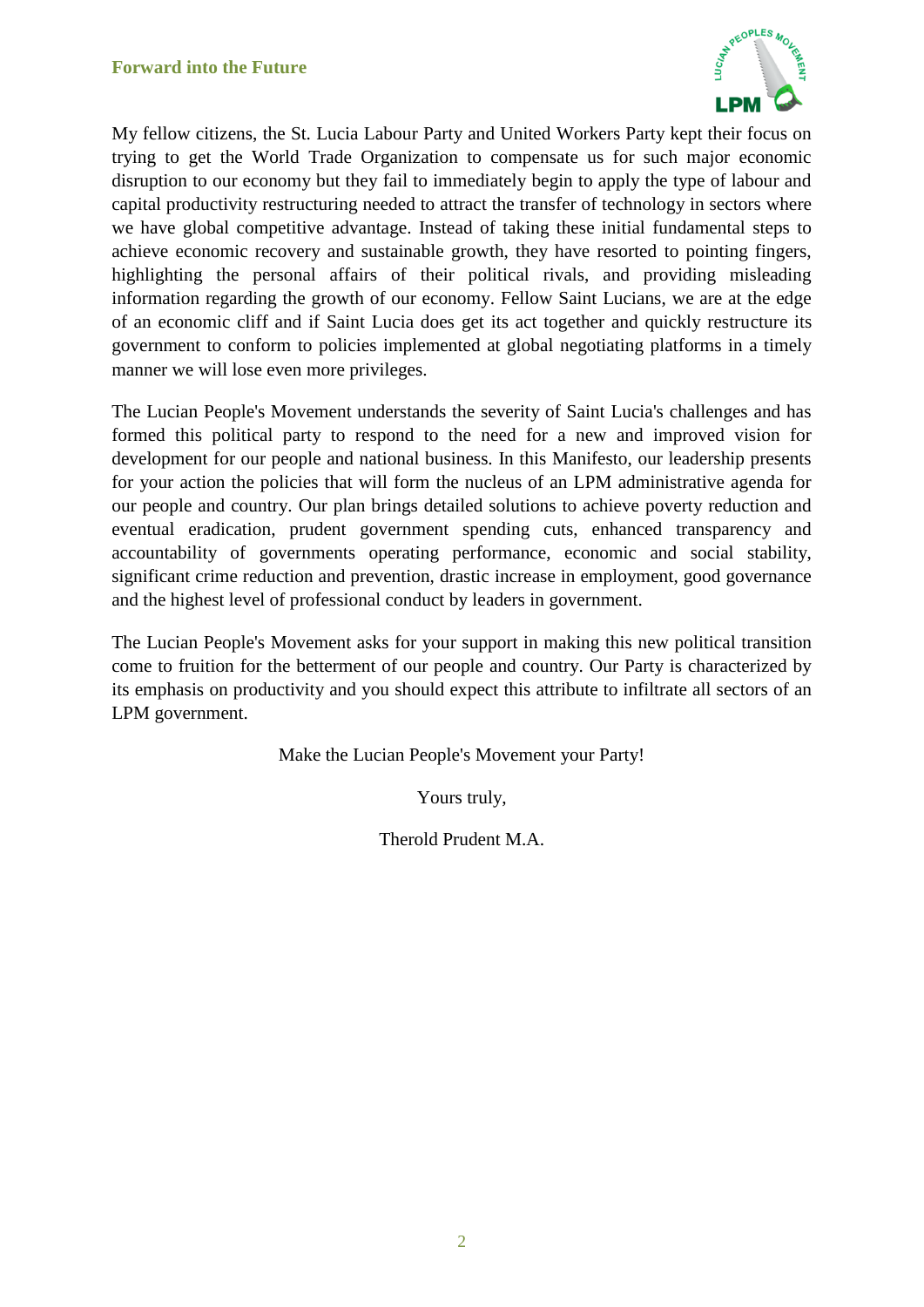

# **Mission Statement**

<span id="page-4-0"></span>This Manifesto sets out critical sector and country level policies that are pivotal to the growth and development of Saint Lucia to meet the global demands of the 21st century.

This critical document is a direct product designed to dissolve the political rhetoric hindering the identification and progress of the actual national mission; growth, development and better governance. To remedy the national concerns of Saint Lucians living at home and abroad, the Lucian People's Movement (LPM) provides a platform for an enhanced set of demands to achieve maximum productivity in all sectors of our economy. To effectively manage this productivity pie, prudential organization and deployment of Saint Lucia's labor and capital resources are indeed mandatory.

This political initiative carefully examines the national and global demands of all the LPM candidates as their reform efforts target restructuring Saint Lucia as the most favourable environment in the Caribbean for investment and growth. The Manifesto fully embraces the LPM's need to foster growth and establishment of local foundations as counterparts to numerous existing foundations around the globe. This enhanced approach to harmonize growth relationships positively reinforces our nations need to diversify away from tourism and tap into potentially viable outlets to achieve more equitable sector contribution to government revenue.

This Manifesto will reveal policy initiatives and embark on nationally recognized structural adjustment projects that will transparently pave the way for realistic solutions to job creation and training, crime reduction, financial literacy and engagement of our citizens from all walks of life on initiatives that propel greater productivity to our country's growing needs.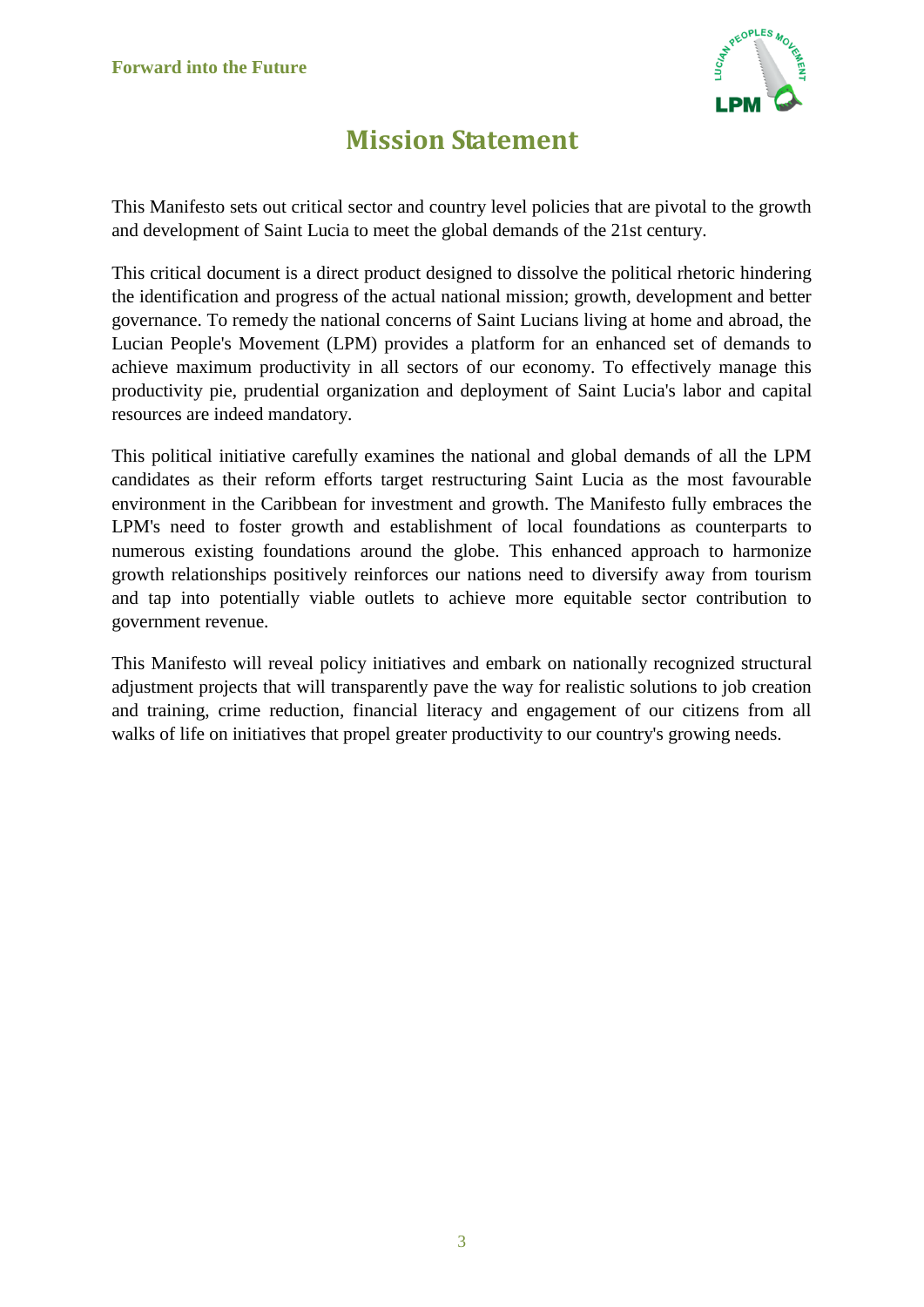

# <span id="page-5-0"></span>**Economic Growth and Sustainable Development**

The Lucian People's Movement recognizes that all political parties and independent candidates believe that they can generate growth for Saint Lucia. To date, none has realized that every St. Lucian has an integral role to play in the growth and sustainable productivity of our country. An LPM government believes that our citizens do not care about how much we know. They are thirsty to know how much we care. To meet the needs of citizens an LPM government maintains that how fast Saint Lucia grows is dependent upon the best operating performance of our industries. To justify our position further it is important that an LPM government shares with its citizens the pivotal flaws in the GDP growth that previous governments wrongfully twist to reveal positive long term outcomes



#### **Identifying the GDP Trend (1996-2010)**

As can be viewed from Chart 1 and 2, Saint Lucia's sector contribution to GDP is identified from its three main revenue generating sectors, Agriculture, Industry and Services. In 1996 our economy garnered returns of 10.7% in the agricultural sector, 32.3% in the industry sector and 57% in Service related business. However, with the new and strongly enforced trade liberalization structural design, we have seen a major drop in agricultural investment (from 10.7% - 5%), a high risky decline in the industrial sector and a marked improvement in the tourism industry. The reduction in the identified sectors is exacerbated by the enormous human resource and skill deficits challenging our goal of attaining higher productivity levels. Fellow Saint Lucians, the traditionally known political parties have failed us.

The LPM gives credence to the success of the tourism industry but it has continued to warn the United Workers Party government and those of similar political interest to divert some of the funds from tourism to other sectors of our economy. Regrettably, we have now entered a dangerous stage in our economy. An LPM government projects that in the short term our dependence on tourism and tourism related revenue will dwindle significantly because the vessel that allows for the flow of such returns is threatened by the collapse and slow recovery of the housing and labour market in the United States in particular.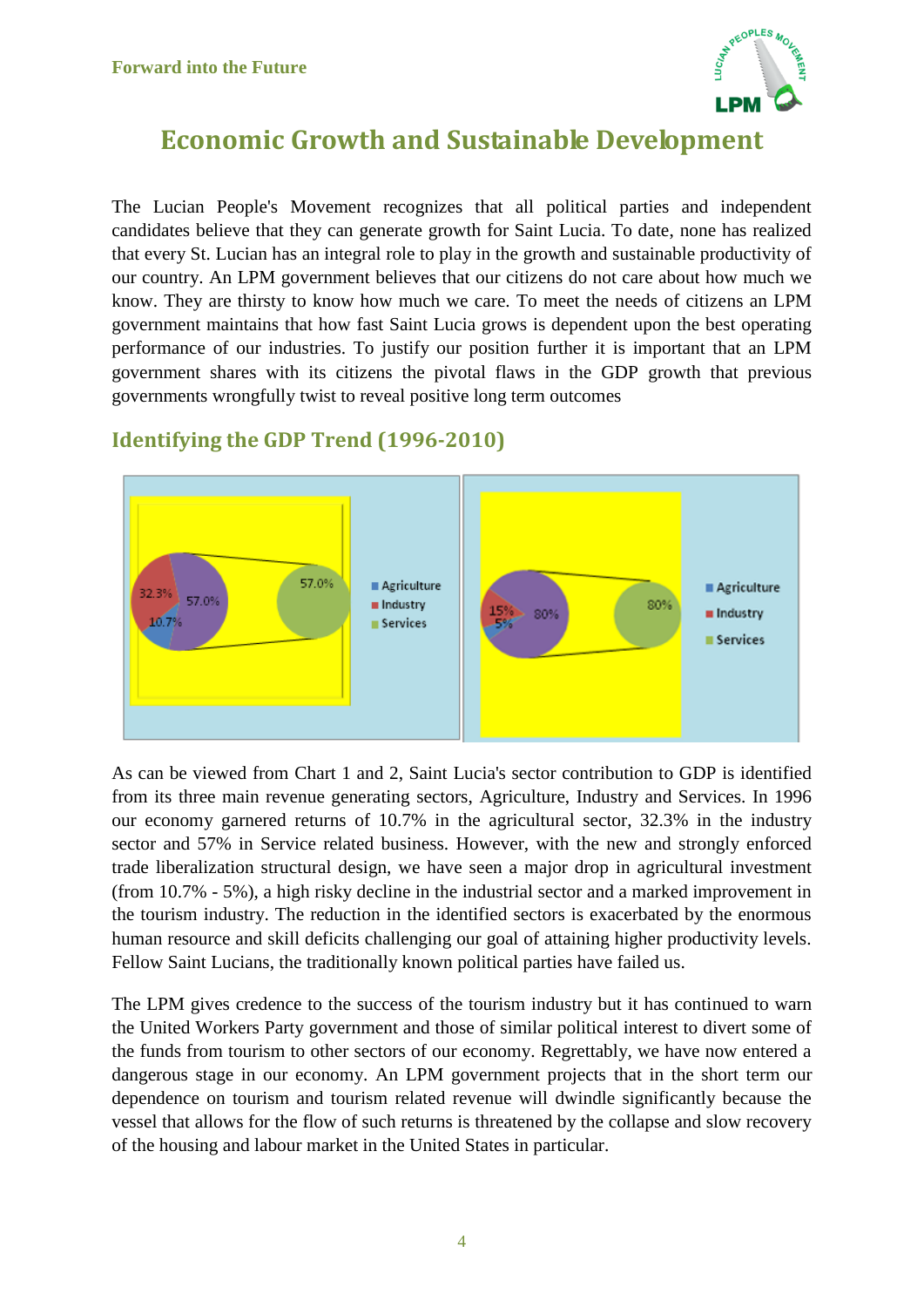

- New businesses that are formed or expanded in St. Lucia will receive incentives to substantially improve business operating
- Afford adequate consideration to foreign direct investment or business investments that require more labor productivity and locally produced input to attain best operating performance. This initiative will increase employment and job training opportunities for citizens while controlling inflation
- Create jobs and safeguard existing jobs with some of the freed up resources that will be generated from cutting government spending by a significant percentage of GDP
- Attain a consistent measure of gross domestic product (GDP) per capita for Saint Lucia to account for the fluctuations in both volume and price changes of our goods and services produced.
- Reduce fiscal expenditure to levels where national savings can be increasingly recognized as an upward driven government revenue vehicle for investment
- Enforce the creation of limited liability companies consisting individual ownership to foster growth and development in creative entrepreneurship, investment and business opportunities in the arts, sciences, and especially information technology (not excluding IT and business technologies)
- Enable businesses to privately generate their own electricity using wind turbines and sell any excess to operators of the national grid.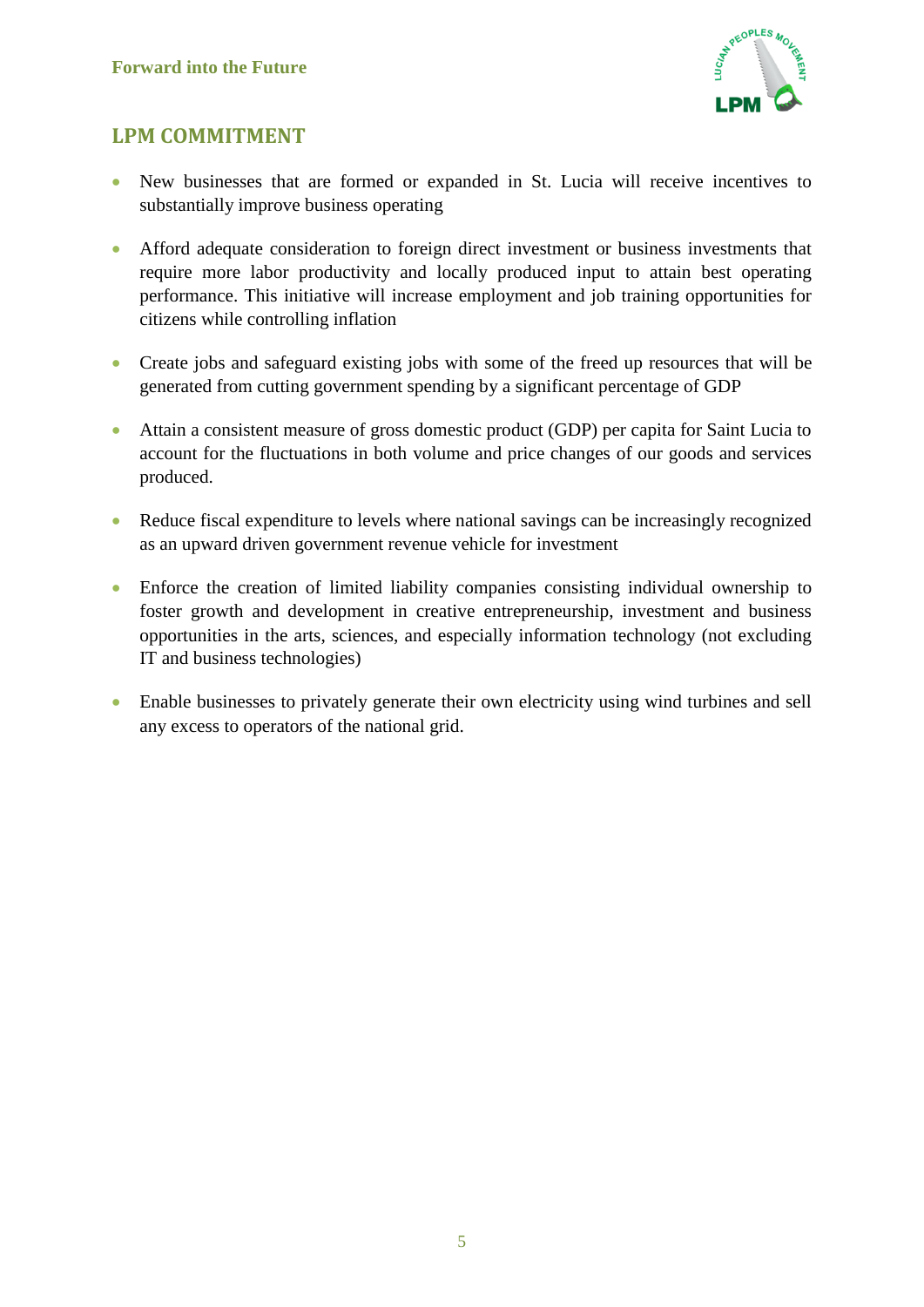

# **Education and Training**

<span id="page-7-0"></span>An LPM government believes that education is the primary engine that fosters creativity and innovation among our youth to secure a more productive future for our country as we get ready for globalization. During this period of development our party believes that in order to attain enormous focus on youthful values in the classroom, providing tests is essential but should not be the only measure of teaching excellence. Disturbing levels of relative and extreme poverty on the island is a social problem that needs to be cured before education can take full root. An LPM government has observed that human attitude and ability design has been treated within an organizational format rather than one of creativity.

- Provide early childhood education in all large communities and enforce quarterly evaluations of classroom activities via video at all educational levels prior tertiary education.
- Request student feedback and questions on teacher and classroom related activities
- Extend the school-leaving age to 18 to ensure a adequate understanding of globalization and the CARICOM Single Market and Economy (CSME)
- Mandate annual teacher performance appraisals to acknowledge and reward countrywide innovative teaching excellence
- Reallocate funds for education to achieve best results so that raising educational levels can be valued as a percentage of GDP
- Train our students to learn by thinking, teaching and solving problems, for these techniques lead to creative industry and innovation
- Replace the after school program with an Enrichment Program where individual student performances are fostered by originality and inventiveness
- Provide a Special Education program for our youth called the St. Lucia Youth Service where our young men and women between the ages of 17 and 30 are eligible
- Create a state-of-the-art Management Training and Productivity Institute (MTPI), a joint venture between private sector and government, to engage in training in all business areas considered to give Saint Lucia a competitive edge in taking up jobs at home and abroad
- Train our students to learn by thinking, teaching and solving problems, for these techniques lead to creative industry and innovation
- Initiate a reverse mentoring program (young individuals to adults) in the expansion and use of information technology by the older population. The addition to the computer literacy of our older population will make them readily employable and self-starters of profitable businesses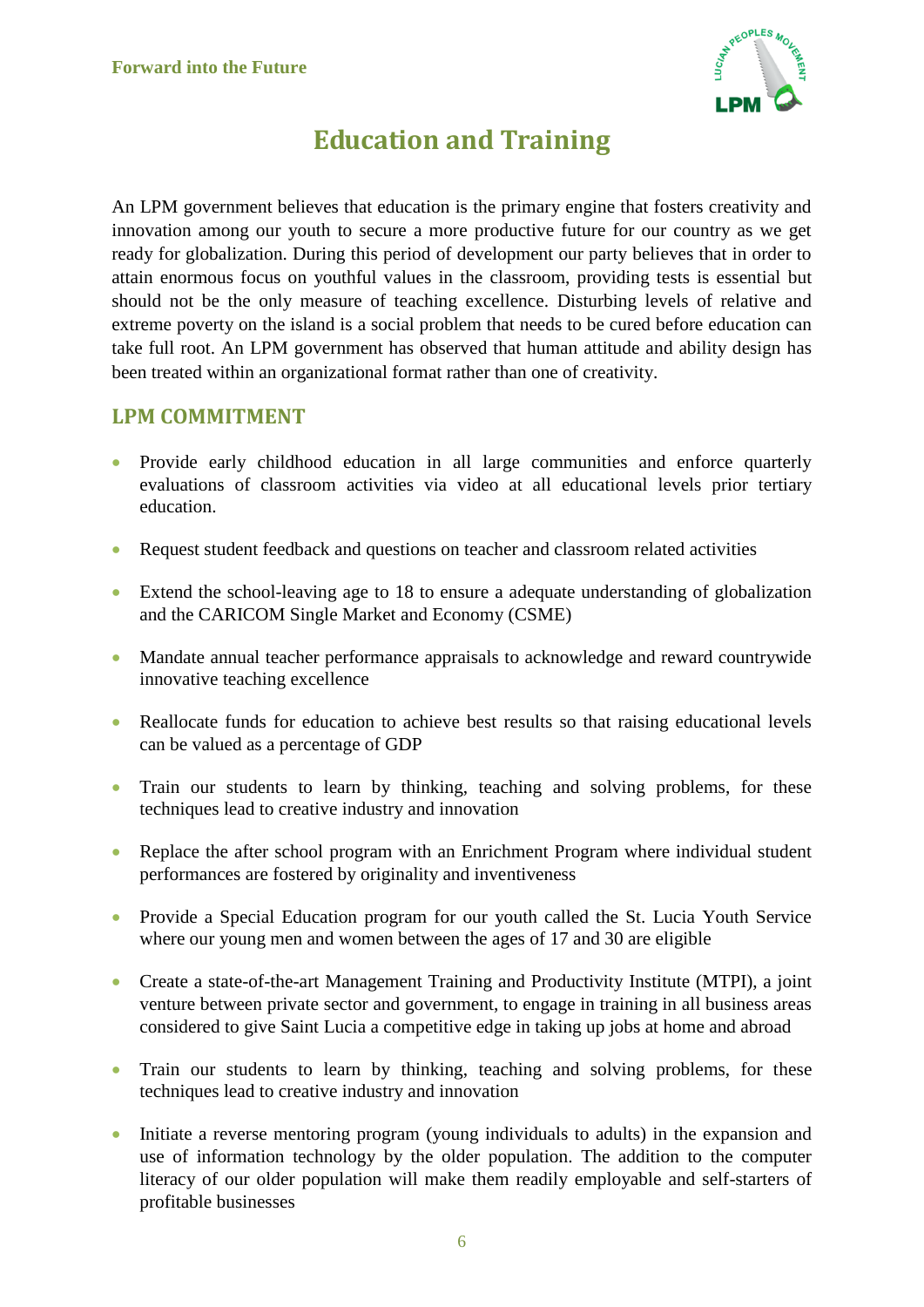

# **Agriculture**

<span id="page-8-0"></span>An LPM government understands the importance farmers to the future food safety and security of our country. It believes that it is imperative that a more competitively enhanced linkage be established among the agriculture, trade and education sectors to promote agribusiness as an attractive alternative for our youthful populace. The agribusiness approach harmonizes the pooling of farmers resources in the production, processing and distribution of our products. Most importantly, an LPM government knows that significant job creation is paramount at the processing and distribution stages. The Lucian People's Movement critically acknowledges that in any agricultural undertaking by its government, achieving best practice and maximizing productivity will ultimately reward our country with improved economies of scale. Potential yields emerging from such comprehensive initiative, will require the transfer of technology from regional partners, large scale developing countries or developed countries. An amalgamation of this critical national development agenda to agriculture will re-energize the industry under the following LPM government outlined objectives.

- Improve plant breeding and farming methods at globally competitive standards to boost economic performance.
- Identify and improve productivity by classifying the industry into three effectively managed sectors or components; Crops, Ruminant (milk production) and Non-ruminants (cattle, poultry, goat and pig)
- Identify and improve productivity by classifying the industry into three effectively managed sectors or components; Crops, Ruminant (milk production) and Non-ruminants (cattle, poultry, goat and pig)
- Rebuild and maintain feeder roads, drains and waterways to aid in all phases of agricultural production
- Establish a standard quality assurance mechanism for our produce and strengthen cooperation between agriculture, commerce and tourism to reduce Saint Lucia's untenable import bill
- Provide an unending education system for agribusiness, small business growth and sustainable farm management through the transfer of knowledge from agricultural extension services
- Seek business opportunities for our country where locally produced inputs measurably contribute to their daily operating performance
- Account for the total value of subsistence production accurately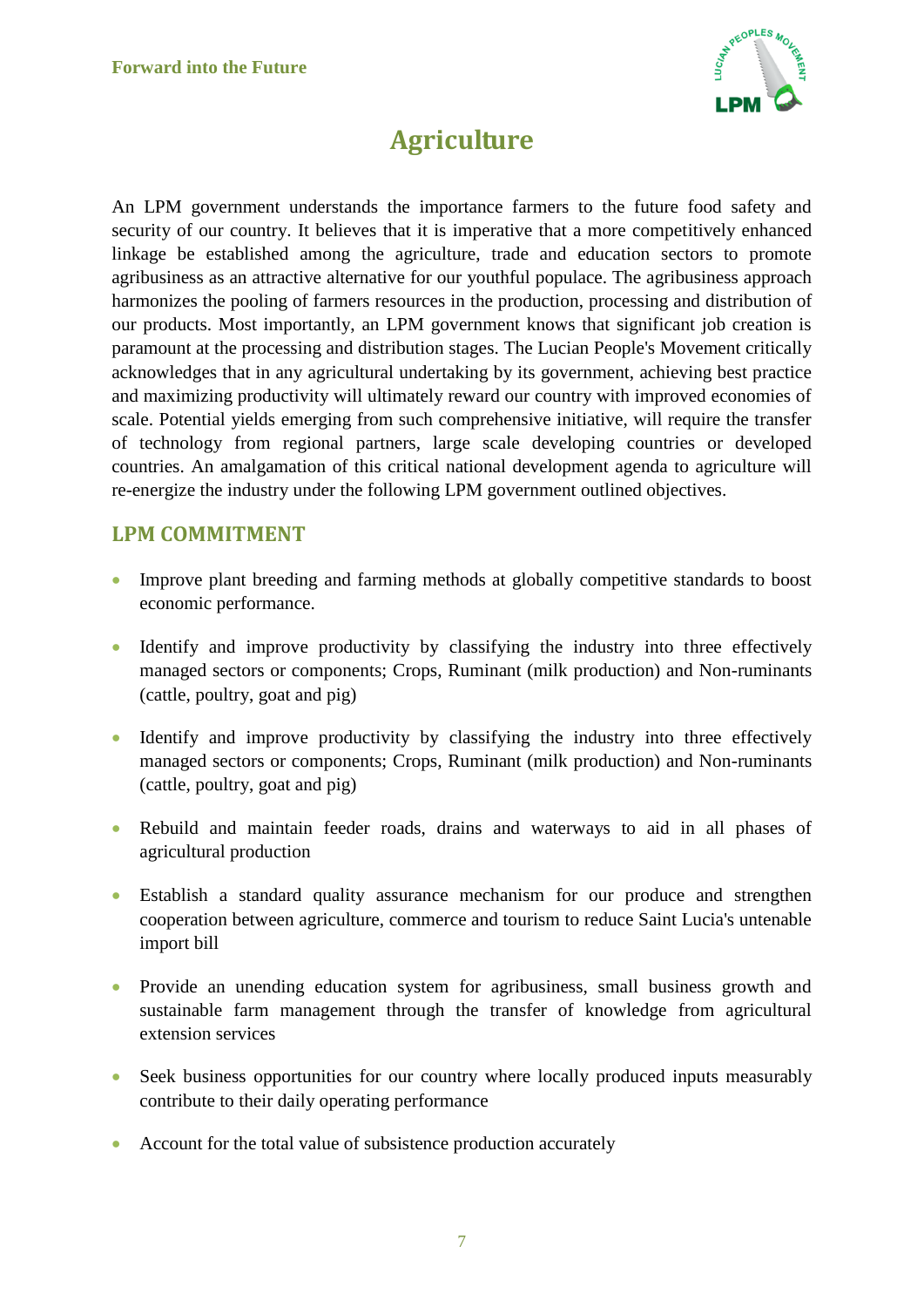

# **Housing and the Environment**

<span id="page-9-0"></span>An LPM administration believes that a critical contributor to achieving economic and social stability is the availability of affordable homes for our low to middle income citizens. To achieve that end, housing construction should be standardized to meet the economic and social vitality of our country. It is noteworthy to examine that different construction methods coupled with the building of homes one at a time results in very low productivity of our housing sector. An LPM government believes that increases in economies of scale in housing for a country of our size will be achieved by financing large scale housing projects that are cost effective, disaster resistant, and energy efficient. Projects of that magnitude will require the transfer of technology and the training of our local contractors and consultants alike. Furthermore, the Lucian People's Movement is cognizant of the fact that too many roads in Saint Lucia lack appropriate caution signs and structural barriers to prevent road fatalities. Additionally, new housing construction is deterred due to impassable roads. An LPM government's objective for pursuing such a prudent task for its people will meet the fundamental growth and development purposefulness required to increase housing productivity.

- Build standardized single family homes in economically and socially viable communities that reflect a coordinated disaster resistant design and appeal to residents and tourists
- Provide job training and employment to a large number of Saint Lucians
- Initiate tax incentives to housing developers based on the projected amount of local resources needed for the project
- Build a vibrant hotel and tourism infrastructure in the centre of Castries fashioned and geared for city life. This hotel facility will be facilitated on a Build, Operate and Transfer (BOT) development model and will serve as a practical hotel management training facility for St. Lucians
- Provide ongoing training to housing contractors and consultants as technical improvements and other efficiency changes emerge
- Conduct a nationwide road structure analysis to identify and provide the road safety resources needed to protect our drivers.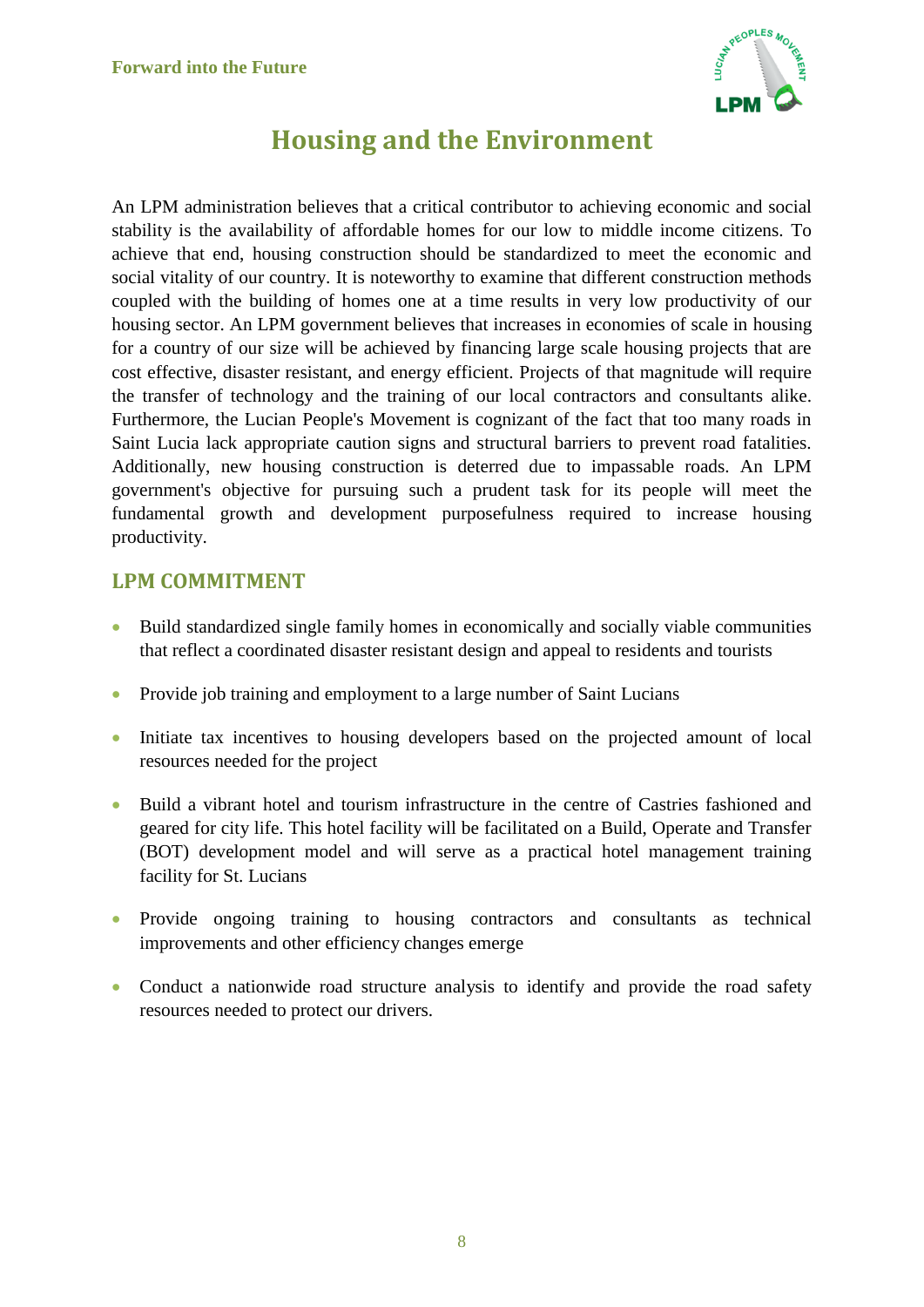

# **Crime and National Security**

<span id="page-10-0"></span>The Lucian People's Movement is cautiously disturbed by the escalating crime situation in Saint Lucia. It believes that a very complex interconnectedness among social, moral, psychological and economic problems is the result of such social instability. As a first step in the direction of solving the crime issue, the LPM was the first party to vigorously propose a National Consultation on Crime that was embraced by the then Prime Minister of Saint Lucia. Although the readily acceptance of the crime issue throughout the country is related joblessness, semi-educated, under-employed and unemployed youth in particular, an LPM government has advanced this social analysis to conclude that when crimes are investigated, a pattern must be analyzed. An LPM government will seek comprehensive analytical findings to identify the process by which the crime is committed, the decision to commit the crime or the crime itself. A subsequent trend to this immoral and unacceptable behavior must be ascertained, so that an LPM government can implement further objectives to enhance social and economic revitalization on the island. These policy objectives are executed based on three permanent pathways, prevention, prosecution and protection.

- Equip police officers with the needed resources to eradicate criminal activity on the island
- Ensure the highest level of professional conduct by police officers and improve investigation and reporting standards
- Implement sustainable socially mobilizing programs for residence where incidences of crime are more prevalent
- To ease the transition of criminal deportees and previously incarcerated individuals back into the community, an LPM government will for an entire year mandate that changes of residence of these individuals be reported to the nearest police station without delay. Immigration reforms will be amended to enforce that failure to submit correct information will constitute an offence.
- An LPM government will employ a Jail Release Consultant to implement a Re-entry program initiative where non-violent offenders are pre-screened before they leave prison to determine their eligibility to receive support services to help them find gainful employment. Some of the support services will include; resume writing, job search techniques and teaching valued work skills that demands higher pay. Effective 30, 60 and 90 day on the job monitoring will be conducted to ensure consistency in ex-offenders commitment to the programme
- Provide incentives to business and public transportation vehicle owners to install surveillance cameras
- With the above policies put in place an LPM government will monitor and measure the efficiency of community specific-programs with complex crime analysis logistics.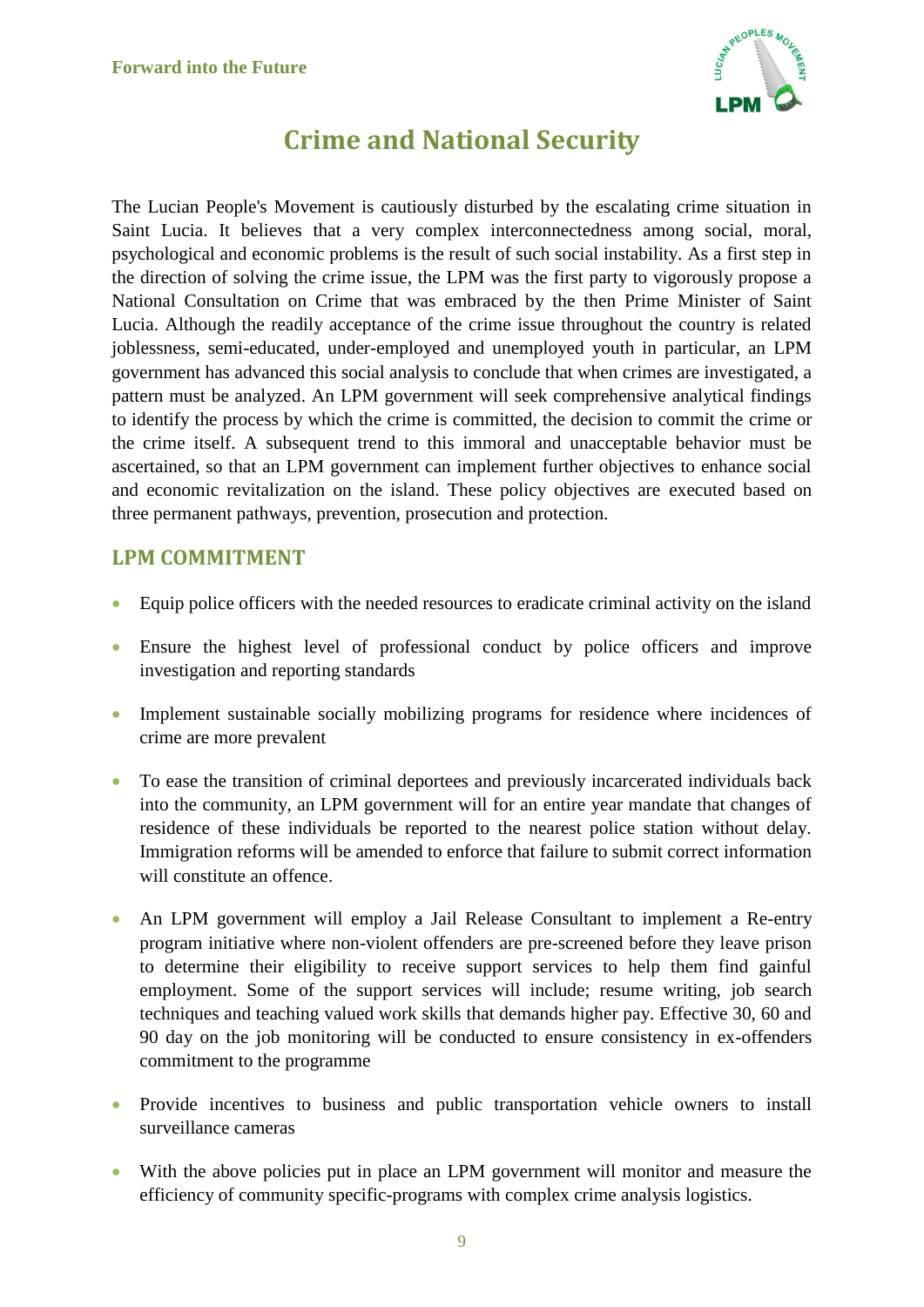

# **Justice System**

<span id="page-11-0"></span>An LPM government realizes that the quick pace at which global partners are ratifying agreements on international platforms to foster global civil, political, cultural, economic and social stability is alarming while our justice system in particular is lagging behind in ratifying critical human rights agreements. This slowdown hinders our chances of receiving technical and financial resources to spur growth and capacity building to our legal system. An LPM government is ready to examine and take action to avoid delay in the implementation of these crucial global policies. An LPM government is aware that some global partners have agreed to provide the assistance we need to move forward with this agenda but the current administration has not implemented the start-up requirements within our legal structure to quickly clinch these currently scarce opportunities. Furthermore, the high crime rate on the island positively corresponds to the ineffectiveness of our penal system.

- Enhance the justice system's technical capacity to ensure that national, regional and global interest is successfully served at negotiating stages coupled with developing an administrative arm to support its implementation in an accurate and timely manner
- Implement a socially enhanced program designed to facilitate public knowledge of the rights and responsibilities of our citizens coupled with the commitment of their elected government to them
- An LPM government will ensure that the improved performance of our justice system will be devoid of political manipulation
- Meticulously provide the needed resources to our citizens for their pursuit of timely legal assistance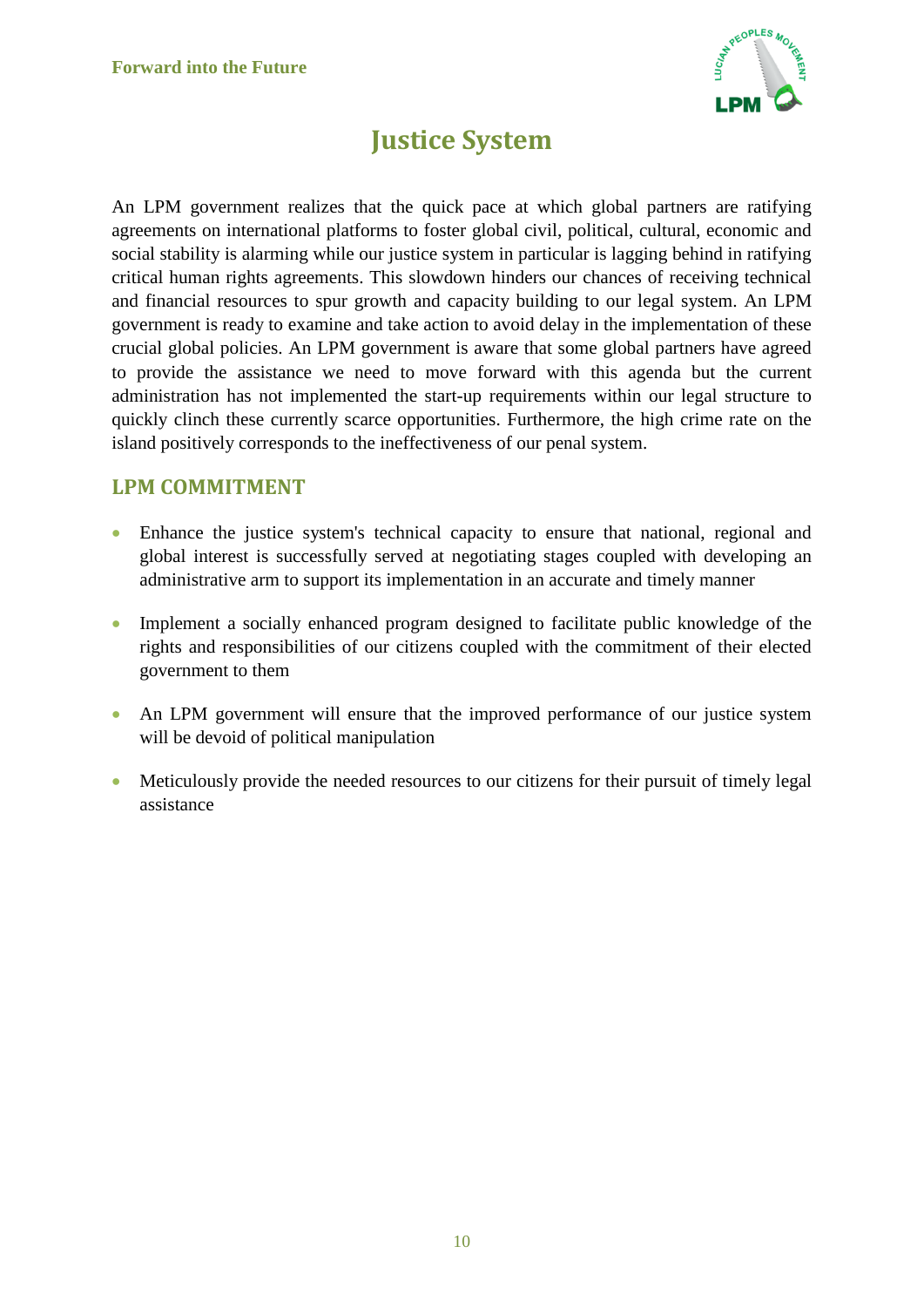

# <span id="page-12-0"></span>**Strengthening transparency and Accountability in Saint Lucia**

It is commonplace in Saint Lucia that government officials find it difficult to cut government spending because growing public demands increase the need for more resources. The LPM is of a different view. As the public exercises its right to assess the checks and balances of its government, it is the macro-prudential responsibility of an LPM government to reallocate resources where optimally valued public expectation and resulting productive returns prevail to improve our international competitive position. An LPM government firmly believes that it is accountable to the people it governs and has to present transparent and accurate information to its citizens if any signs of public trust and national productivity are to emerge.

- Downsize our government to an adequate percentage of GDP that does not hinder growth and competence
- Promote human health and well-being by increasing taxes on heavily consumed commodities that pose severe health risk to citizens
- Recognize exceptional government worker productivity
- Form an alliance of stakeholders to include, private sector, civil society, professional individuals and transparent and accountable institutions to spearhead and engage in dialogue the transparency and accountability mission of government.
- Establish a Remittances Reform Program (RRP) to treat remittances as a vital source of local savings for investment
- Fund all government projects with a clear and concise operational framework. The projects timeline will serve as a comprehensive guide to action and will not increase in value as the project moves from one stage to the next
- A minimum of 50% of all cash flows received by ministers of an LPM government from foreign counterparts, as a result of the professional portfolio they hold will be initially invested in the constituency they represent. A Constituency Development Board will be elected and charged with the responsibility of managing the fund with the goal of meeting the needs of the constituents.
- Create an instrument of cooperation between the government, private sector, civil society and related organizations for the betterment of national interest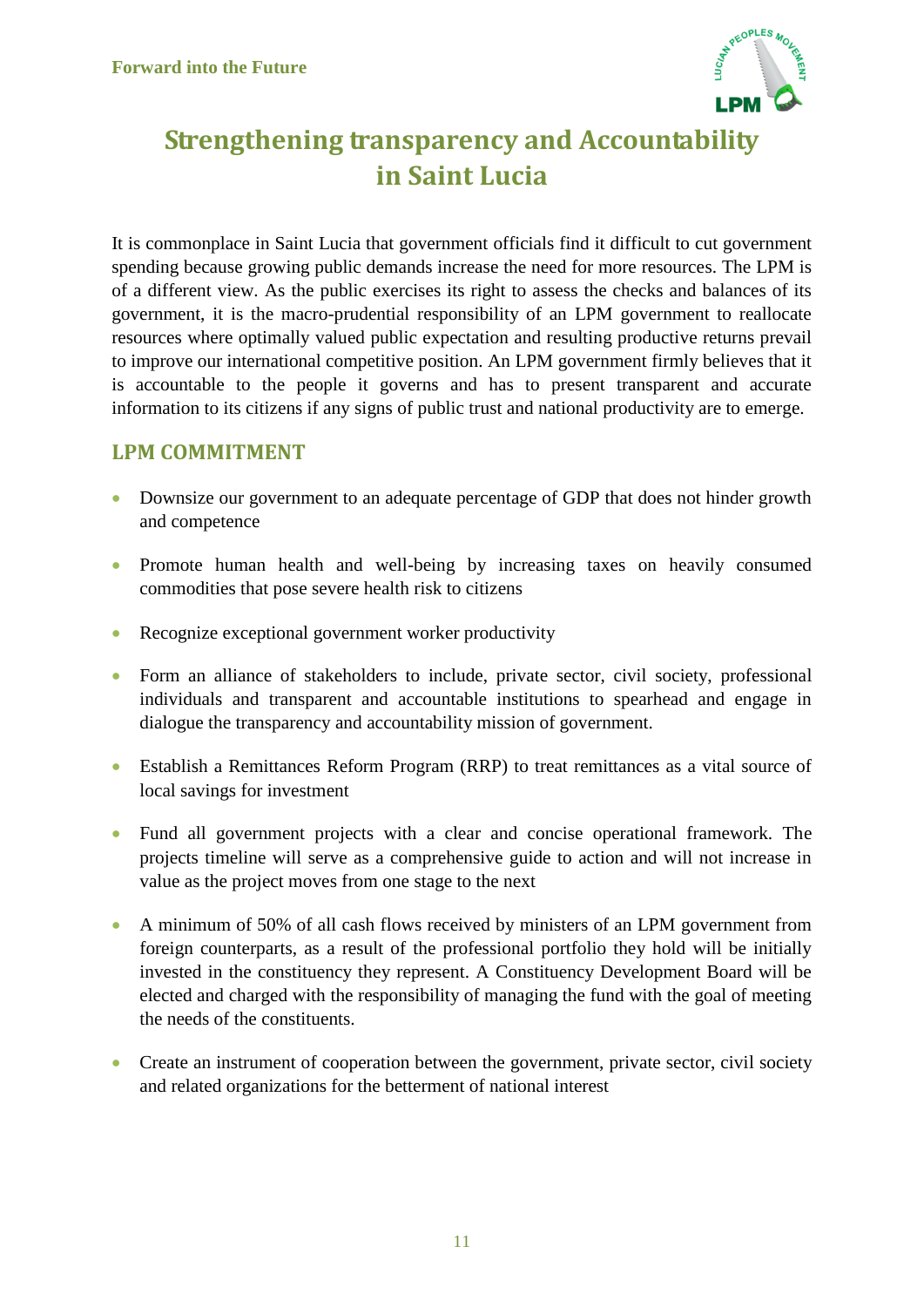

### **Poverty**

<span id="page-13-0"></span>The most important social problem facing Saint Lucia is poverty. Poverty stricken individuals and families find it very difficult to absorb relevant knowledge in the classroom and related learning environments that is essential to their growth. An LPM government is adamant in its mission to eradicate poverty in Saint Lucia so that our citizens' self-esteem and increase awareness of all other human rights instruments can be achieved. An LPM administration is highly confident that relative and extremely poor citizens have immense productive capabilities that are untapped and will ensure that these hidden abilities are fully explored.

- Acknowledge and reward private businesses, civil society and faith based organizations for sponsoring poverty reduction programmes designed to tackle poverty at its core.
- Encourage infrastructure development to house low to middle income citizens based on their earnings potential.
- Approve and finance through existing poverty reduction agencies, workshops that give citizens the opportunity to showcase their innate abilities and promote their efforts through enhanced vocational training.
- Enact empowerment policies that will foster collaboration among the poor and other groups in society where increase participation in the political process and decision making improve national governance.
- Temporarily finance the basic needs of our poor citizens with the confidence and expectation that poverty will be eradicated in the short to medium term. These needs will be ascertained through the formulation of a cooperative alliance involving faith-based organizations, farmers and fishing cooperatives, civil society and other related entities deem necessary to profoundly meet the goal.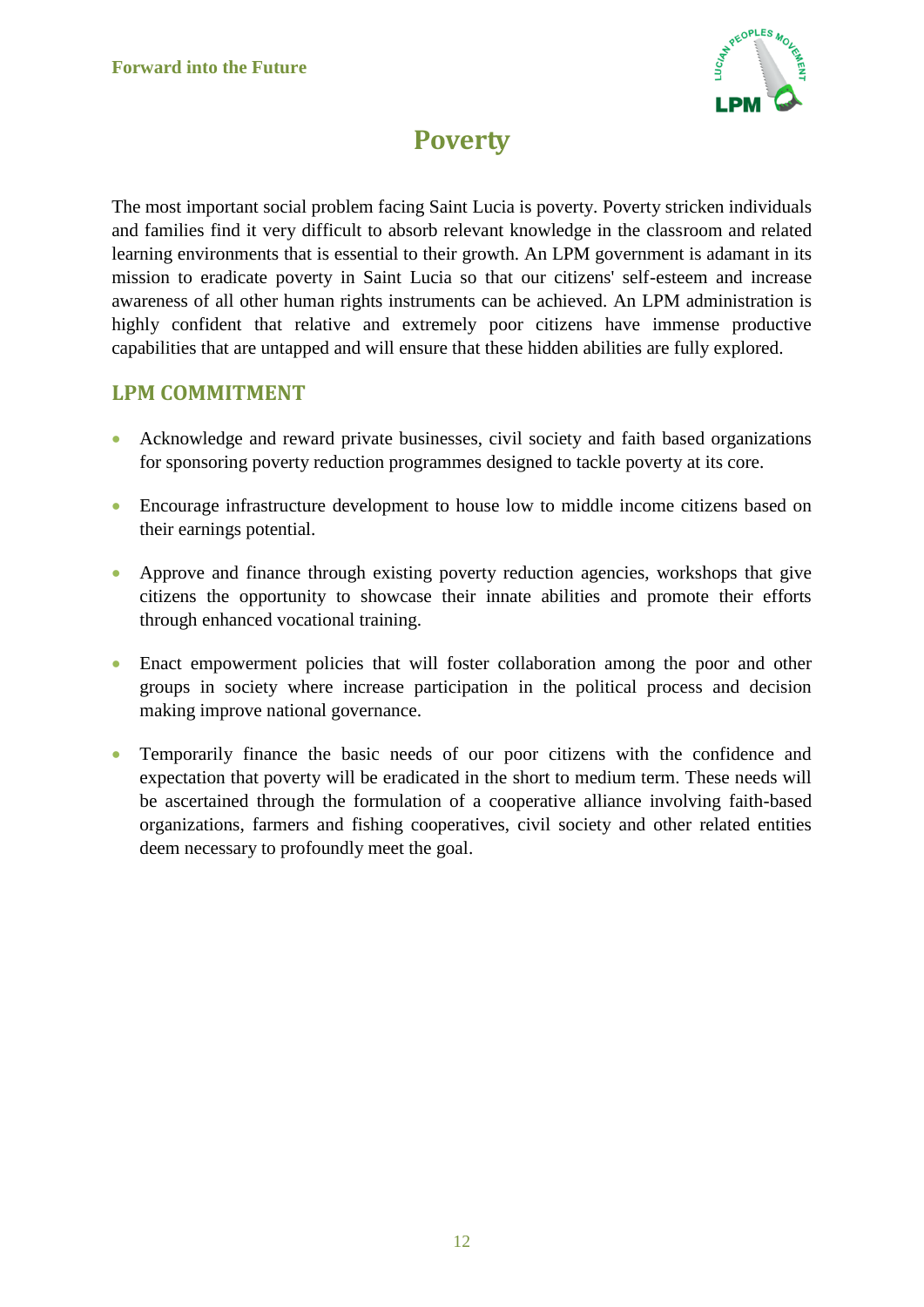

# **Tourism**

<span id="page-14-0"></span>Our tourism industry has been the most important revenue generation sector for our country. The Lucian People's Movement contends that while this sector has done very well overall, it is too volatile an industry to be so heavily relied upon for national stability. The current global crisis and slow recovery is testimony to the reduced number of tourist arrivals to our island. An LPM government is determined to enhance the operating performance of other sectors and facilitate growth in other avenues within the services industry to cultivate a more equitable distribution of government returns.

- Using ICT- facilitated resources increase focus on other areas of productivity in the service sector such as offshore education and health services
- Engage the public and private sector to invest in hotel education and training
- Provide policy incentives to facilitate the increase flow of remittances to be used for investment and research
- Establish a Tourism Development Council (TDC) that will work closely with the police commissioner and justice system to fundamentally handle tourism related complaints and offences, and propose policy recommendations for a safer environment for our citizens and visitors.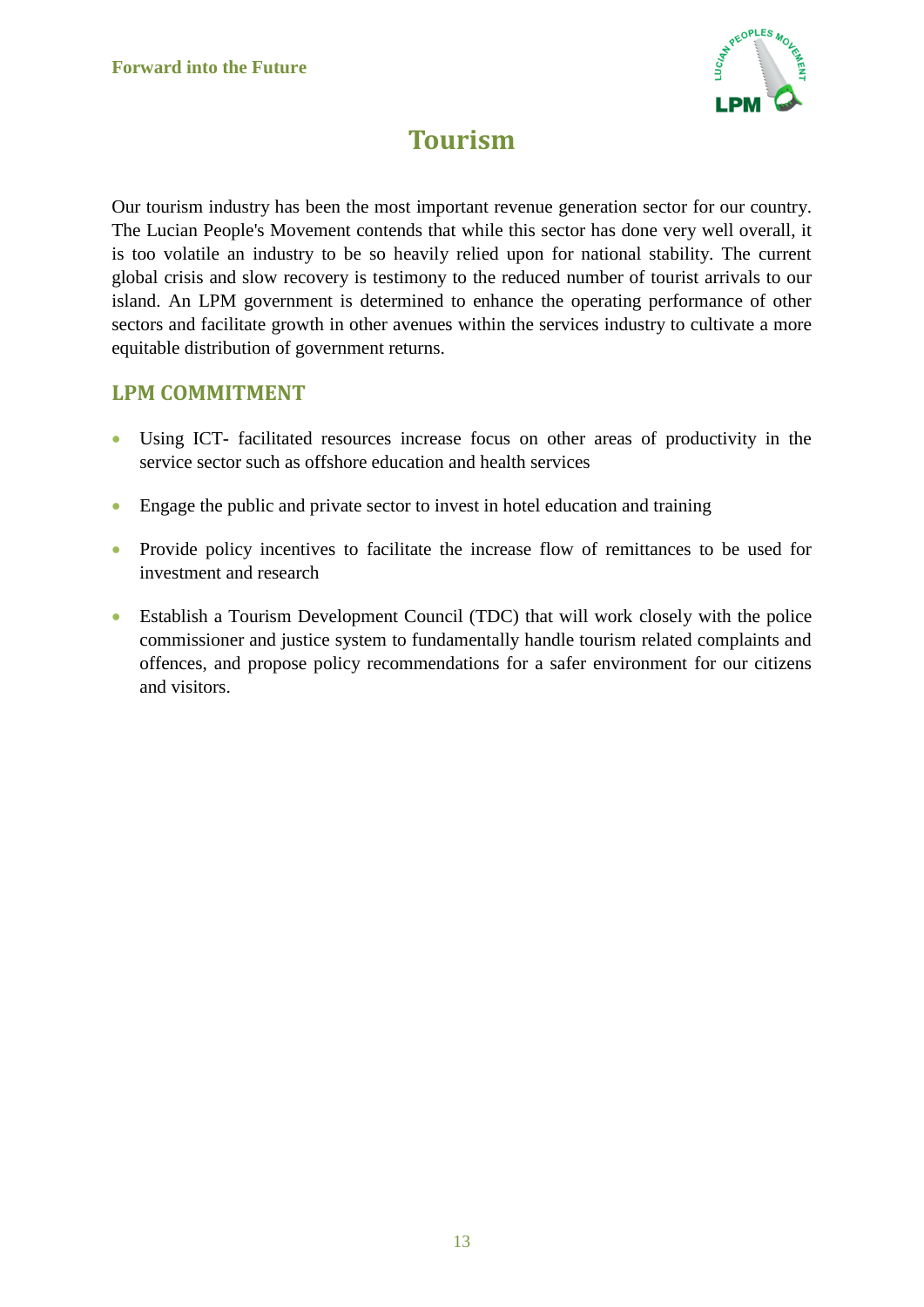

# **Our Youth**

<span id="page-15-0"></span>Our nation is unanimously defined by the valuable contribution of our young diplomats  $\hat{a} \in \hat{C}$ our youth. A youthful nation defines Saint Lucia's prosperous future and it is imperative in an LPM government to expect policy initiatives that will enhance youth participation in every sector of our economy.

- Establish a youth arm comprising 17 to 30 years of age for National Guard. These youth will receive a stipend while engaging in military, social and academic training with established local, regional and global institutions
- Provide saturated vocational training in specialized areas including, electrical engineering, plumbing, masonry, animal husbandry, horticulture, apparel assembly, cooking, landscaping, interior decorating, drafting, agriculture, computer design, carpentry, bartending and office administration to promote youth creativity, innovation and entrepreneurship
- Promote increase private and public sector initiatives geared towards achieving a healthy family life. An initiative to encourage the consumption of locally produced goods will be included
- Create a credit union equipped with financial literacy services so that our youth can deposit and monitor the growth of their savings while understanding its importance to the social, economic and financial sustainability of Saint Lucia
- Boost the understanding of cultural values so that our youth can appreciate historic cultural accounts of our ancestors to increasingly value our current and future accomplishments
- Increase youth participation in agri-business, a vital practice that will potentially improve the agriculture sector's contribution to GDP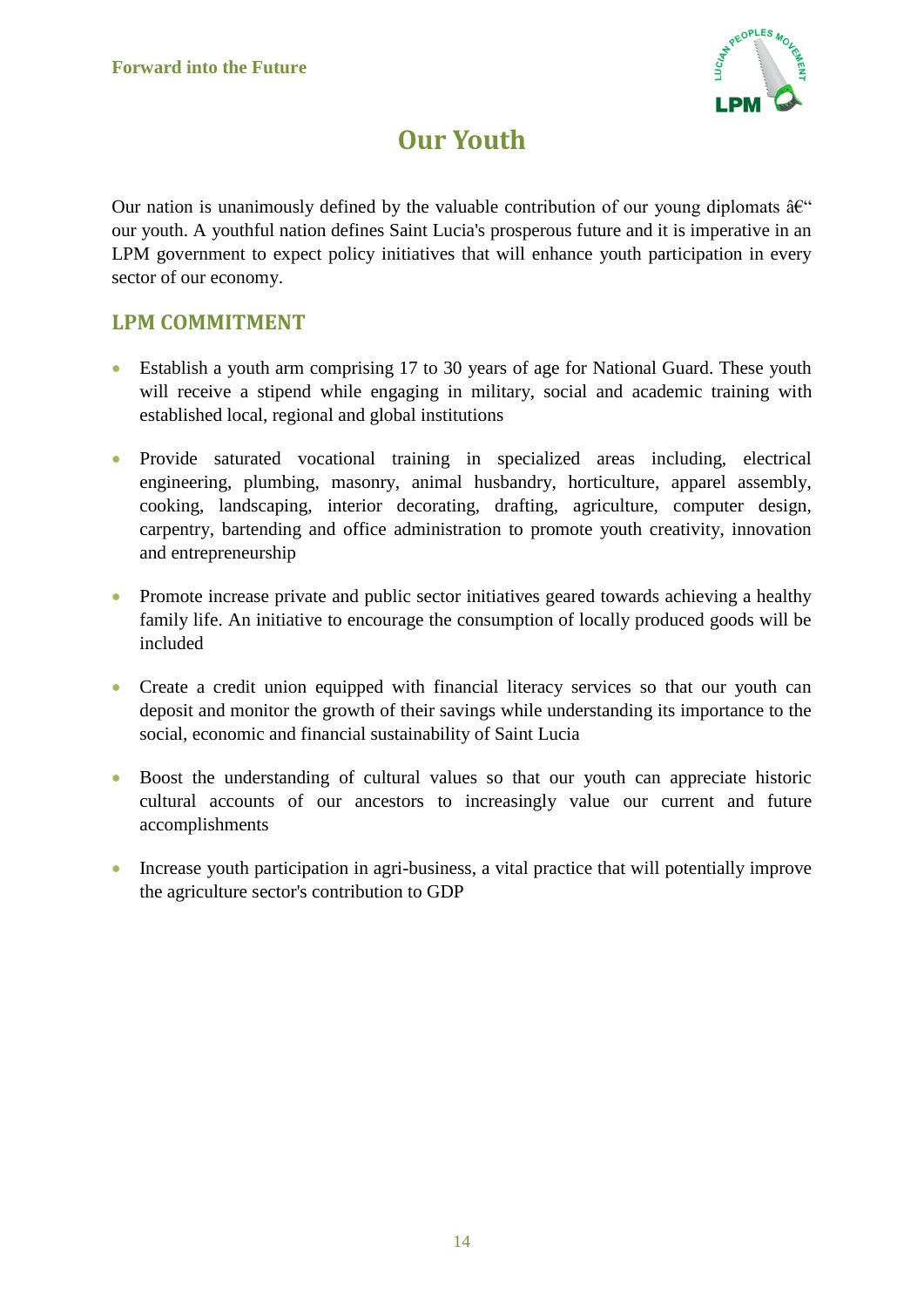

# **Unemployment**

<span id="page-16-0"></span>The second largest social problem facing our nation is high unemployment. At the end of the most recent St. Lucia Labour Party government the unemployment rate was 20%. At the end of another UWP administration our unemployment rate is still at a high of 20%. An LPM government is cautiously aware that the failure to increase employment is two-fold. The first is that there is a lack of innovative vision of prior administrations in not adequately diversifying away from the tourism sector without jeopardizing its valuable appeal to foreigners. Secondly, our informal job market is a large component that denies our citizens of career opportunities and appropriate income that will lead to an increase in government's resource base and improvements to its macroeconomic position in a more liberalized world.

- Pursue external business opportunities that require increased labour resources to maximize productivity for successful operation
- Gradually enact formalization policies that are coordinated across sectors to maximize their impact and potential for national growth
- Harmonize support to formal employment by enhancing incentives for workers and employers
- Promote a greater degree of diverse occupations to allow for increased entrepreneurship practices
- Encourage the reallocation of jobs toward formal employment growth and enact the necessary programmes to strengthen linkages with rural communities.
- Where necessary seek job contracts for our citizens within the wider region and with global partners to avoid social issues associated with long periods of unemployment. Remittances will increases in the process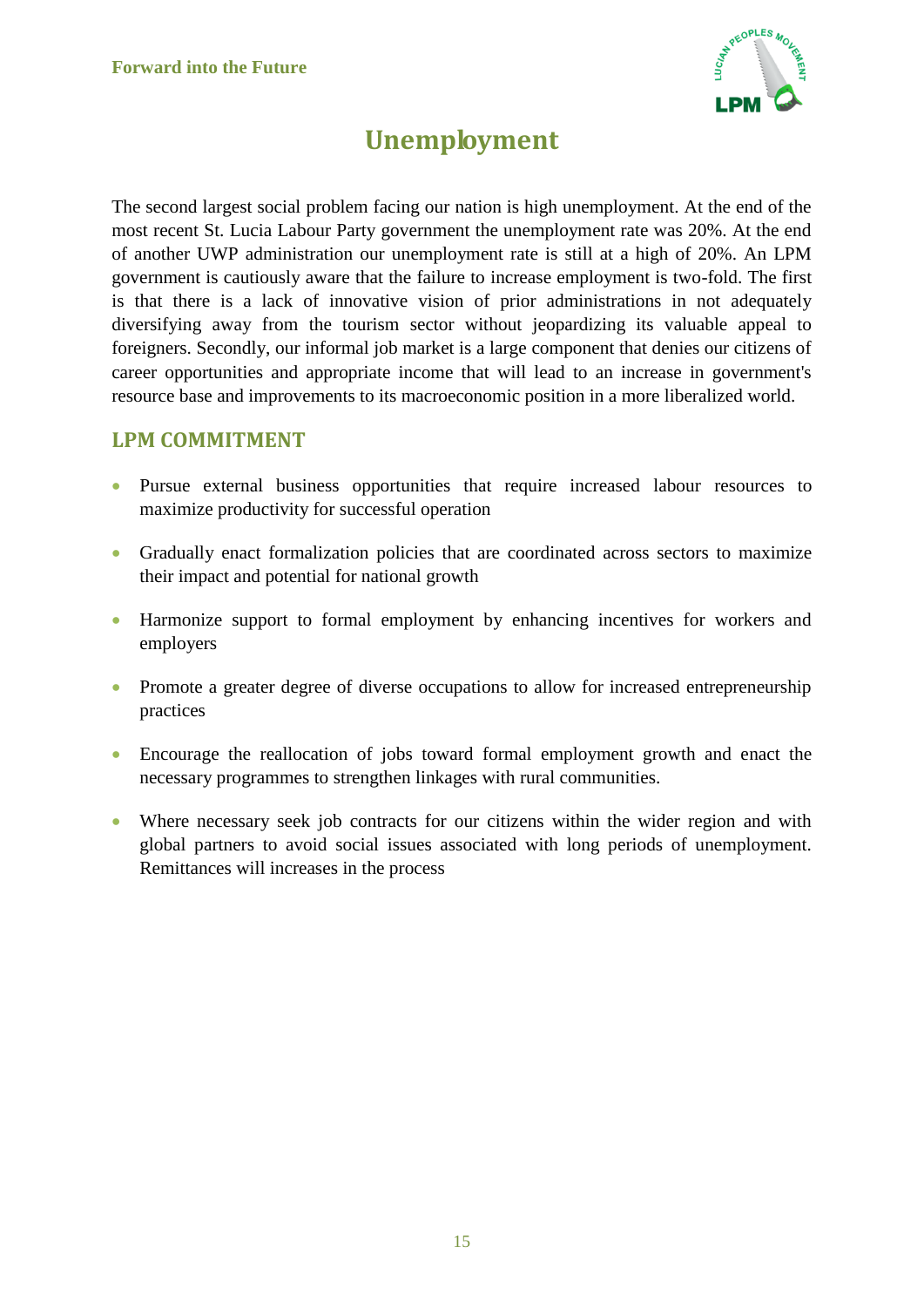

# **Trade and Financial Prudence**

<span id="page-17-0"></span>Saint Lucia's current financial position shows that we have been living beyond our means and if this trend does not cease you the people will be forced to foot the bill through increase taxes and other austere policies that are usually enforced by international institutions we are already indebted to. Furthermore, this financial hardship is exacerbated by stringent lending conditions associated with the inflow of foreign direct investments from financial markets. Before we get to that crisis prone point in our country's financial agenda an LPM administration will enforce some measures that will restore confidence to our financial accounts.

- Refrain from borrowing funds for the next five years as we expect to make productive use of the ensuing tax receipts from the Value Added Tax (VAT) and measurable cuts in government spending
- In keeping with the need for greater accountability, the budget process will be boosted by the observance of a necessary annual debate on the "Estimates of Government Revenue and Expenditure." As is the norm in mature Commonwealth states, this will precede the annual budget presentation in order to give greater accountability for tracing and tracking previous financial allocations and new intentions to spend taxpayers' money
- Strengthen the authority of the Audit department within the national budget office to achieve considerable diminution of government spending to levels that does not jeopardize productivity and growth
- Employ a methodology to measure productivity that reveals the true value (current value GDP) of Saint Lucia's GDP growth that is consistent to achieving business opportunities and transparently revealing the areas that need improvement in our country's business and economic performance.
- Promote a balancing of government budget by cutting the tax loopholes between our formal and informal economy. This remarkable step will serve as public assurance that our country is serious about controlling its debt while negotiations will ensue in an effort to have interest on our existing loans reduced
- Initiate trading agreements that will foster strong linkages between our country and region where necessary with large emerging markets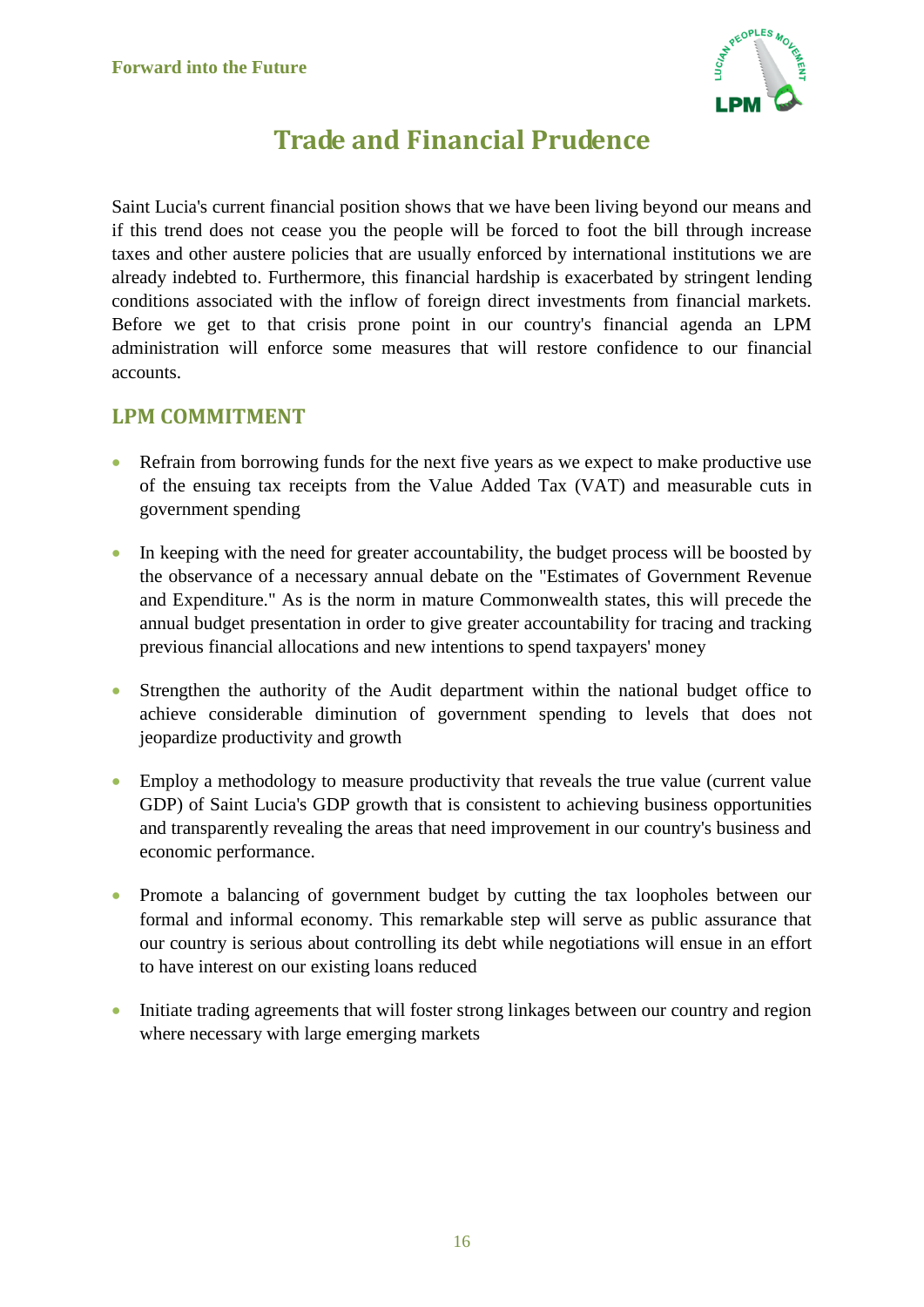

# **Sports**

<span id="page-18-0"></span>Sports entail the exertion of physical and mental energy needed for competition. To our citizens, it promotes discipline, amazing health and wellness and compliments the type of creativity and innovation that we strive for in and out of the classroom. An LPM government will encourage the promotion of sports at all educational levels as well as among adults in communities. At the youthful stage, an LPM government will encourage the teaching of sports as a discipline to encourage internationally ranked level of competition that will reward our athletes and country financially as well as improve our national recognition. At the community level, an LPM administration believes that alternative forms of sporting development that promote socially acceptable standards of behavior and action will be fully supported. History as shown the amazing talent that our young men and women have portrayed locally, regionally and internationally but an LPM government is not satisfied with the level of recognition these persons receive for the most part. It believes that all national team players should be rewarded in a manner that emphasizes respect for hard work, sacrifice and contribution to the enhanced reputation of our country.

- Hire a professional staff to establish a National Players Accreditation Fund (NPAF). This employee will promote the sporting excellence of our national players by seeking benefits for them through private sector agreements. An initial plan will be to provide them with discount cards or coupons to purchase local produce and gain privileges to attend certain paid functions free of charge.
- Attain corporate support and collaboration to increase the fund's resources to finance needed agendas of our national players and associations.
- Construct best practice sporting facilities in each constituency where communities can promote diverse sports in marriage with discipline and generate increased credibility through hosting various tournaments on a rotational basis.
- Enforce that as long as an athlete currently represents our country in competition he or she should not be out of work
- Facilitate a recruitment support programme where our talented youth can attain information on potential universities abroad where their academic pursuits can be financed partially or fully through their athletic prowess.
- Promote youth and adult sports clinics as well as coaching clinics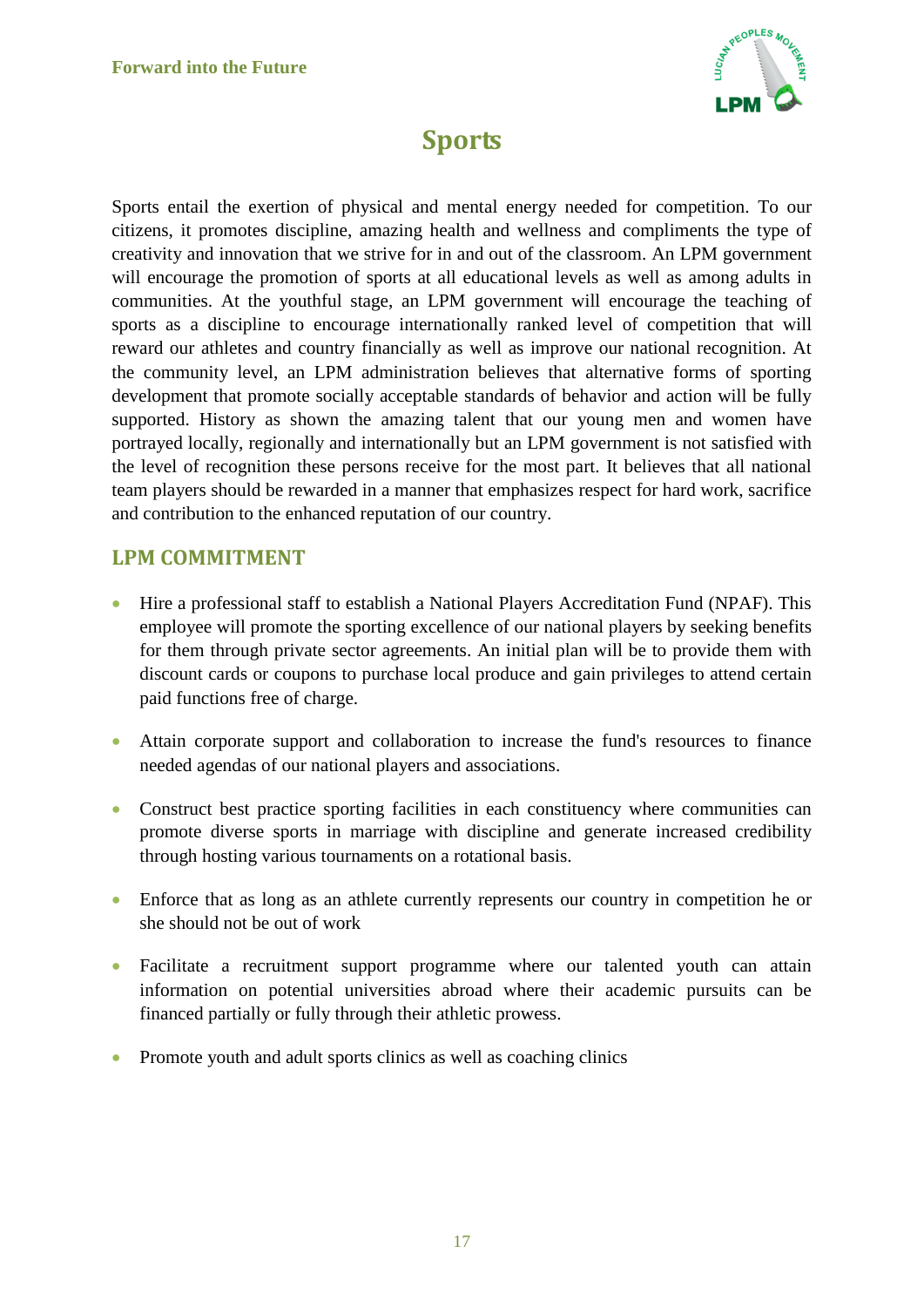

# **Gender**

<span id="page-19-0"></span>Gender discrimination of any form and acts of violence against persons because of their gender is a clear violation of fundamental human rights. In addition an LPM government recognizes that gender equality has a significant position to the sustainable social and economic development of our nation. It is imperative to an LPM government to embark on initiatives that promote gender equality among our youth in developed cities as well as disadvantaged communities to achieve significantly lower levels of corruption.

- Promote adequate representation of women in politics and economic leadership
- Create gender equality youth workshops and focus on situations of violence, conflict and exclusion affecting young people. Facilitate these seminars with local associations and youth policies
- Create social development plans that address anger and stress management
- Provide ongoing public education opportunities that address gender inequality and violence, and engage participants in proper conduct using work related scenarios as primary illustration
- Enforce professional conduct of policing activity in dealing with domestic violence issues
- Effectively initiate administrative projects in a timely manner to avoid further delay in ratifying pending global human rights agreements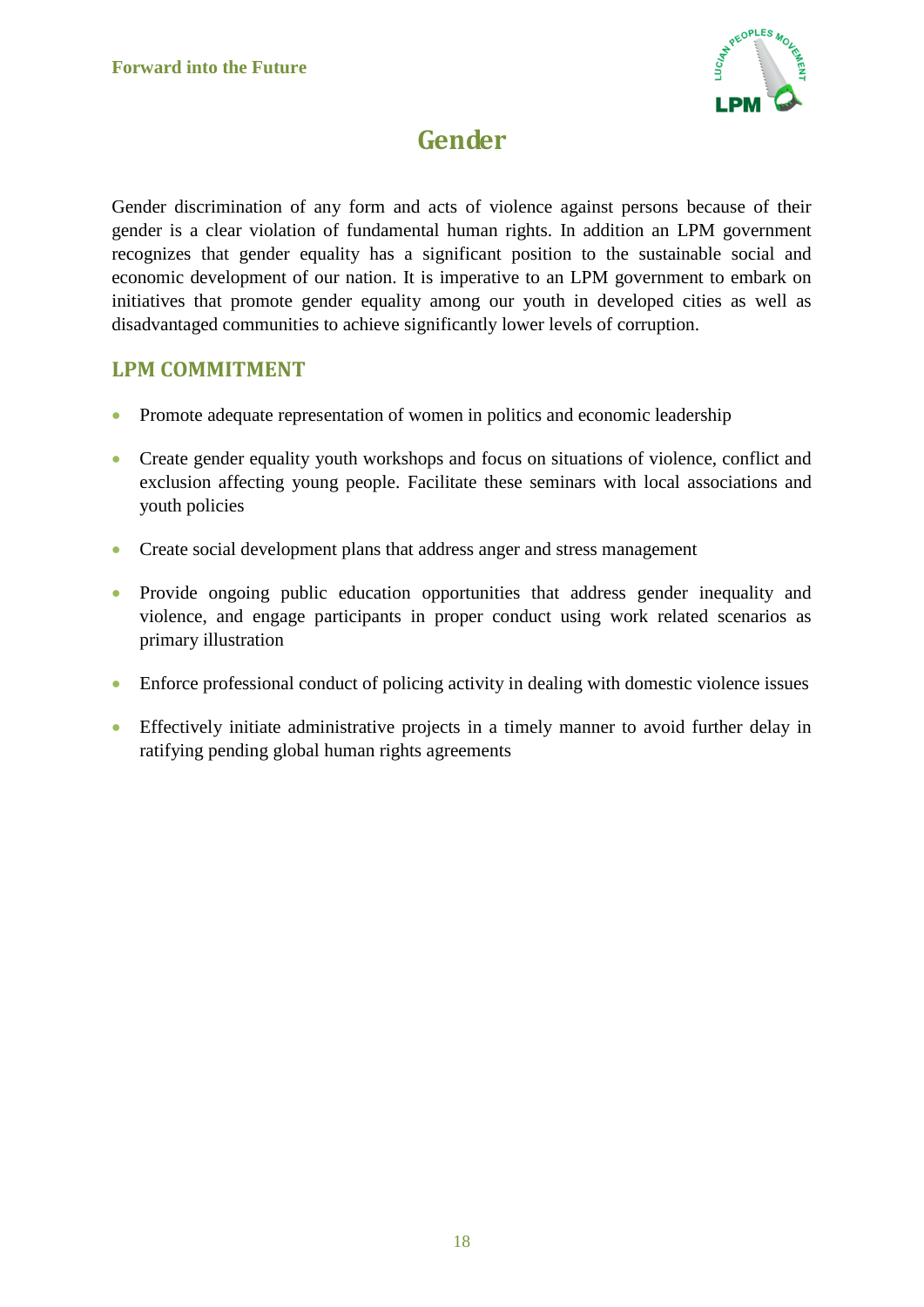

# **Foreign Policy**

<span id="page-20-0"></span>The Lucian People's Movement will focus heavily on using its foreign policy measures responsibly to correct the social and economic ills of our nation and region. An LPM government believes that the increasing demands from globalization warrants and increase need for transparency and accountability of the contribution of all our diplomats serving the interest of our country abroad. The LPM's equally driven focus is to expand its outlook for more productive niches with regional and global partners so that consistent investment opportunities avail themselves even during slow recovery periods.

- Increase the functions and responsibilities of international legislators such as St. Lucia's Ambassador to the United Nations, to improve productive business and marketing opportunities for Saint Lucia. The identified group will also be required to report to St. Lucians on a quarterly or semi-annual basis, the results of their work as tax revenues continue to fully fund their professional functions
- Foster diplomatic relations with countries that aim to accept diplomatic relations based on mutually agreed national development models
- Strengthen further integrated efforts with regional partners (OECS & CARICOM) to take full advantage of the shared resource base needed to achieve meaningful negotiating power and opportunities for the region
- Foster full participation in OECS and CARICOM programmes to decisively strengthen regional cooperation that are paramount to smooth the operating process of quickly emerging global policies
- Promote foreign policy with countries near and afar with the aim of attaining socially enhanced capacity building assistance, trade and investment support that target the enhancement of the social and economic well-being of our country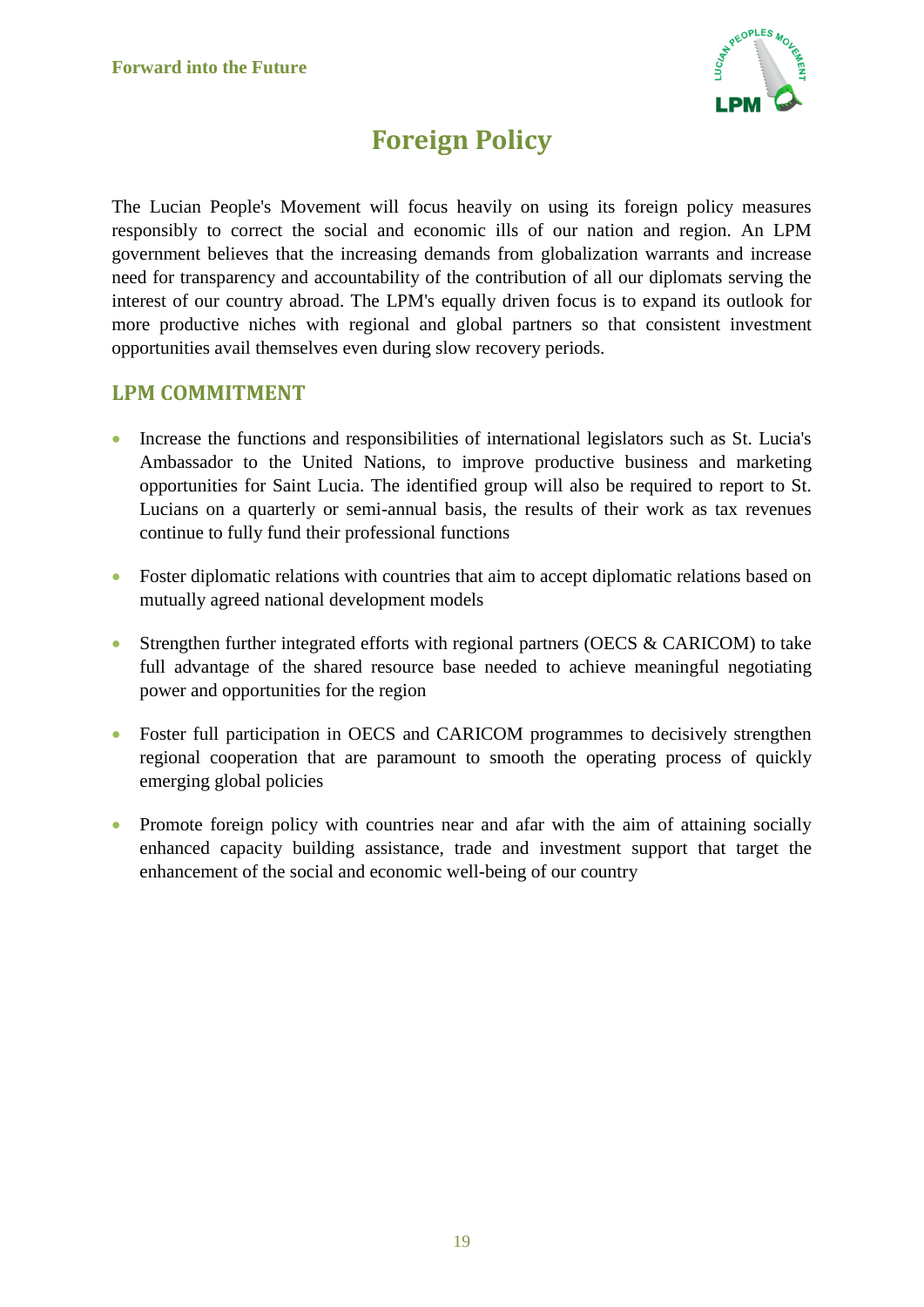

# **Health**

<span id="page-21-0"></span>The Lucian People's Movement knows that the health status of our citizens needs to be a top priority of its administration. To achieve the appropriate productivity levels in this industry policy measures are expected to promote and improve the quality, sustainability, equity and efficiency in the delivery of health care services to both urban and rural population. The failure in our health care system results from the inability to encourage competition among health care providers because we have not been able to accurately evaluate their quality of service. A vital initial indicator that leads us closer to pursuing these types of quality analysis is the length of time a patient stays at a hospital. The shorter the stay over period and the full recovery of the patient says a lot about the credibility of the service provider.

- Provide incentives for a public/private cooperation to promote healthy a healthy livelihood for citizens
- Equip our hospitals with state-of-the art technology that will allow for early detection of the most prevalent illnesses that lead to mortality among our people
- Enforce the construction of roads in habitable areas island wide and provide the required emergence medical resources to facilitate quick access to our populace when called upon
- Promote health care performance standards for our service providers to readily close productivity gaps
- Create bicycle lanes in cities and along our beaches to encourage an exercise regimen for our citizens
- Support a more diverse group of well trained professionals to diversify health care service delivery
- Create an offshore education program to attract foreigners seeking specialized certification and training in the medical field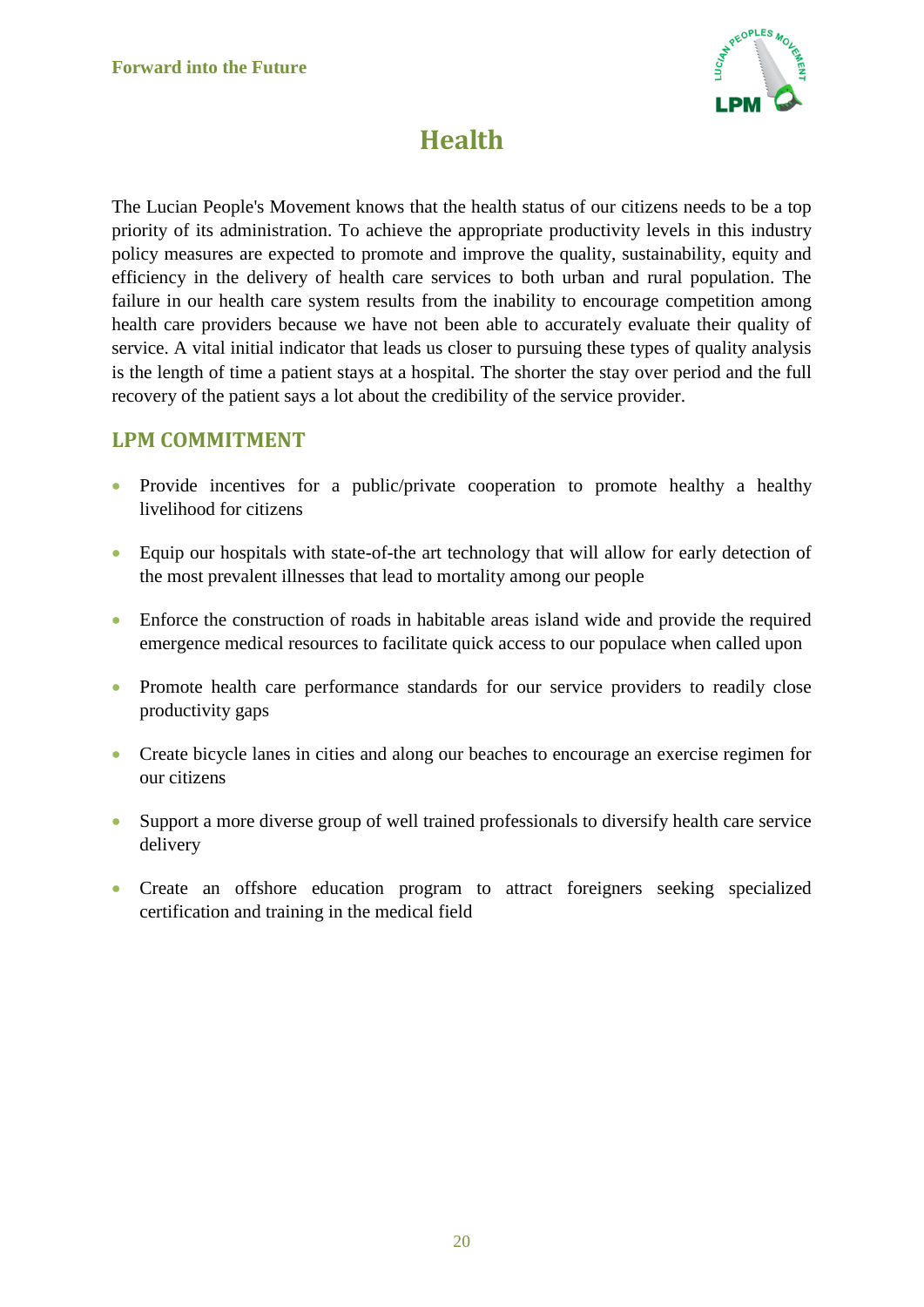

# **A New Vision for St Lucia Is Within Reach**

<span id="page-22-0"></span>After considering too many political inadequacies from a two party system the Lucian People's Movement have come to your rescue. As we make a resounding initial entry into Saint Lucia's politics, we bring an innovative and enhanced national sentiment of opportunity, trust, accountability, transparency, good governance and prosperity to you the people we aim to serve.